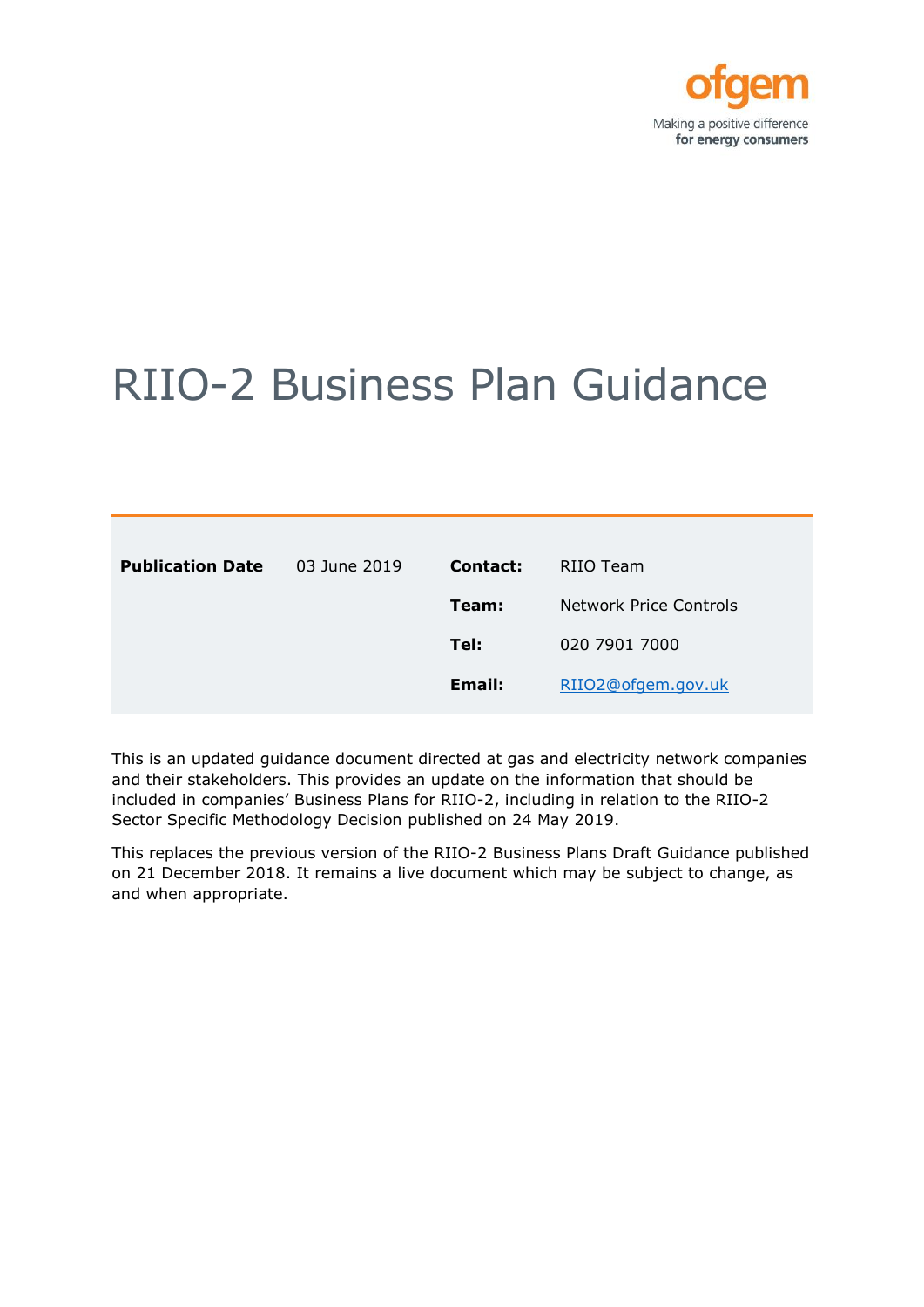# Table of Contents

| 1. | <b>Introduction</b>                                                                               | 3  |
|----|---------------------------------------------------------------------------------------------------|----|
|    | Context                                                                                           | 3  |
|    | Purpose of this document                                                                          | 4  |
| 2. | <b>Content of Business Plans</b>                                                                  | 5  |
|    | Track-record and Business Plan commitment                                                         | 5  |
|    | Giving consumers a stronger voice                                                                 | 5  |
|    | What consumers want and value from networks: meeting the needs of consumers and network<br>users  | 7  |
|    | What consumers want and value from networks: maintaining a safe and resilient network             | 8  |
|    | What consumers want and value from networks: delivering an environmentally sustainable<br>network | 10 |
|    | Enabling whole system solutions                                                                   | 11 |
|    | Managing uncertainty                                                                              | 12 |
|    | Driving efficiency through innovation and competition                                             | 14 |
| З. | <b>Cost and financial information</b>                                                             | 18 |
|    | A consistent view of the future                                                                   | 18 |
|    | Cost information                                                                                  | 18 |
|    | Business plan data templates                                                                      | 20 |
|    | Cost benefit analysis (CBA) and engineering justifications                                        | 20 |
|    | <b>Financial information</b>                                                                      | 21 |
| 4. | <b>Presentation and structure of plans</b>                                                        | 23 |
| 5. | <b>The Business Plan Incentive</b>                                                                | 25 |
| 6. | <b>Next Steps</b>                                                                                 | 30 |
|    | Transmission, Gas Distribution and Electricity System Operator price controls                     | 30 |
|    | Electricity distribution price control                                                            | 30 |
|    | Appendix 1- Sector-specific Business Plan requirements set out in the SSMD                        | 32 |
|    | Appendix 2 - Environmental action plan initiatives                                                | 35 |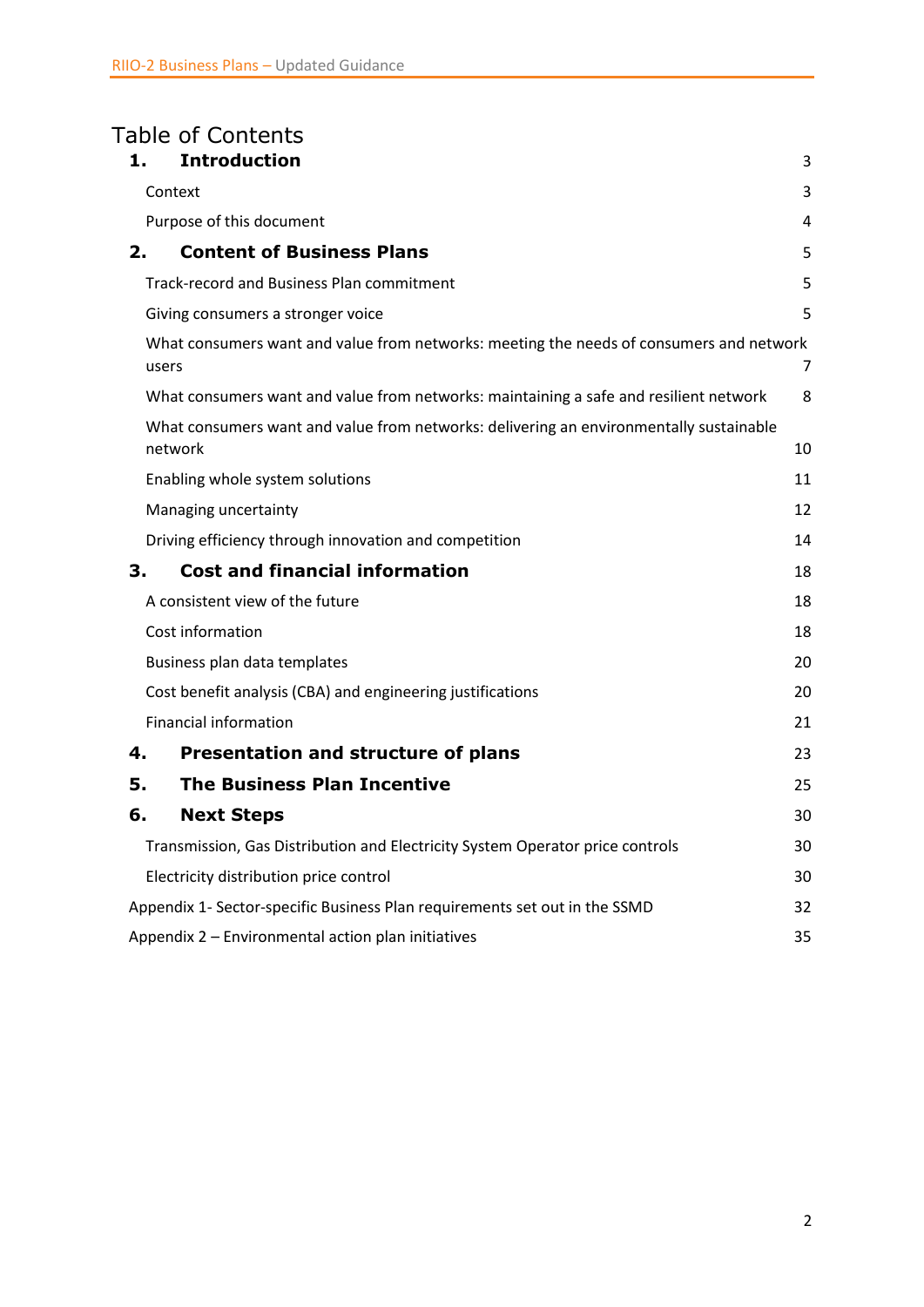# <span id="page-2-0"></span>**1. Introduction**

# <span id="page-2-1"></span>**Context**

- 1.1. In the RIIO-2 price controls, we will set regulated revenues and required outputs for gas and electricity network companies. In order to do this, we need information from the companies on the activities that they intend to undertake in RIIO-2 and their associated costs and outputs. Companies will provide this information to us in the form of a Business Plan, which we will then assess. Companies may earn a reward or be penalised based on our assessment of their plans.
- 1.2. The gas distribution and gas and electricity transmission network companies will submit their final Business Plans to us in December 2019. Their next price control will last for five years, starting in April 2021. $<sup>1</sup>$ </sup>
- 1.3. In developing their plans, it is essential that companies carry out robust and high quality engagement with their stakeholders<sup>2.</sup> Through the enhanced engagement framework<sup>3</sup>, companies should also engage with the RIIO-2 Challenge Group and the User Group/Customer Engagement Group that each company has established.
- 1.4. Companies should submit complete drafts of their Business Plans to the RIIO-2 Challenge Group twice, before the plans are submitted to Ofgem on 9 December 2019. Companies are expected to submit a first complete draft of their full plans on 1 July 2019. Following the first round of challenge, a second complete draft of their full plans is to be submitted on 1 October 2019.<sup>4</sup> The reports from the independent enhanced engagement groups will be submitted to Ofgem on 22 December.

### **Electricity distribution**

- 1.5. The next electricity distribution price control RIIO-ED2 starts in April 2023.
- 1.6. We will consult separately on the sector methodology for electricity distribution. That consultation process will start in summer 2019 with the publication of an open letter. This process will include consideration of the applicability of the approach taken for other sectors and the specific features of electricity distribution that may warrant a different approach.
- 1.7. Subject to that process and full consideration of any further developments in the interim period, the content of this guidance may, in principle, be broadly applicable to the Distribution Network Operators (DNOs). A version of this guidance will be issued alongside the sector methodology consultation for electricity distribution, taking into account any learning from the other sectors.
- 1.8. In Section [6,](#page-29-0) we set out the next steps in the RIIO-2 process, including for the electricity distribution sector.

<sup>4</sup> Further information on priorities and workplan for the RIIO-2 Challenge Group, see

<sup>1</sup> <sup>1</sup> The electricity system operator (ESO) is also subject to a RIIO-2 price control. This quidance document does not apply to the ESO.

<sup>&</sup>lt;sup>2</sup> By stakeholders, we mean individuals, organisations or communities that are impacted by the activities of the network company. Stakeholder engagement should consider the needs of existing and future consumers. <sup>3</sup> See Ofgem's [RIIO-2 Framework Decision, July 2018.](https://www.ofgem.gov.uk/system/files/docs/2018/07/riio-2_july_decision_document_final_300718.pdf)

[https://www.ofgem.gov.uk/publications-and-updates/priorities-and-work-plan-riio-2-challenge-group,](https://www.ofgem.gov.uk/publications-and-updates/priorities-and-work-plan-riio-2-challenge-group) which was published on 28 February 2019.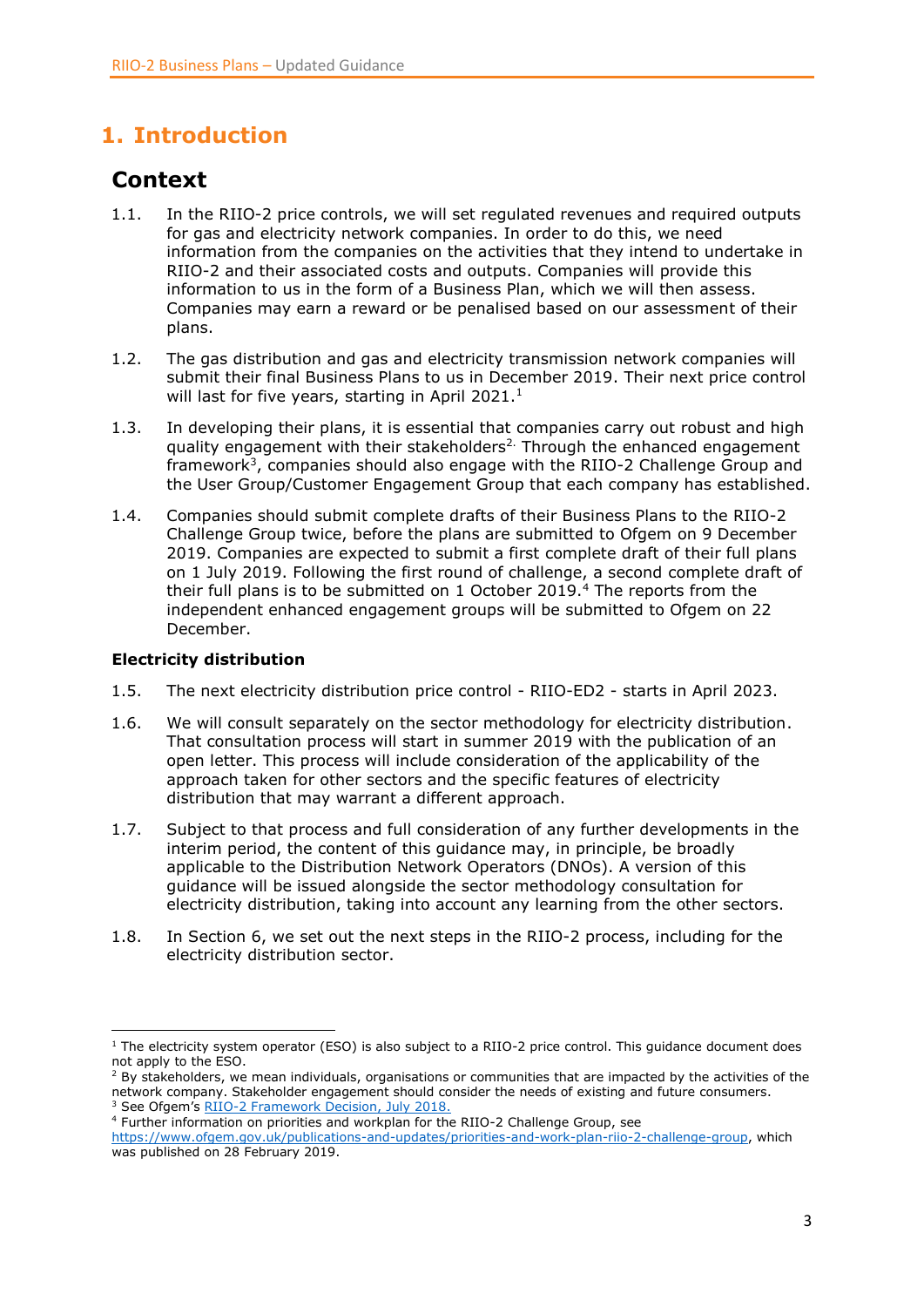### <span id="page-3-0"></span>**Purpose of this document**

- 1.9. This document sets out the information that should be included in companies' Business Plans and how we will assess those plans.
- 1.10. This guidance has been updated to reflect the decisions taken in our RIIO-2 Sector Specific Methodology Decision documents (SSMD), which were published on 24 May 2019.<sup>5</sup>
- 1.11. This guidance is comprised of the following sections:

**Section 2** describes the content that must be included in Business Plans and provides guidance on the issues we expect companies to have considered in preparing their plans.

**Section 3** sets out the cost and financial information that must be included in companies' Business Plans.

**Section 4** provides guidance on the presentation and structure of Business Plans.

**Section 5** describes the Business Plan Incentive and how Ofgem will go about assessing Business Plans.

**Section 6** sets out next steps in the RIIO-2 price controls.

 $\overline{a}$ 

<sup>5</sup> [RIIO-2 Sector Specific Methodology Decision, May 2019](https://www.ofgem.gov.uk/publications-and-updates/riio-2-sector-specific-methodology-decision)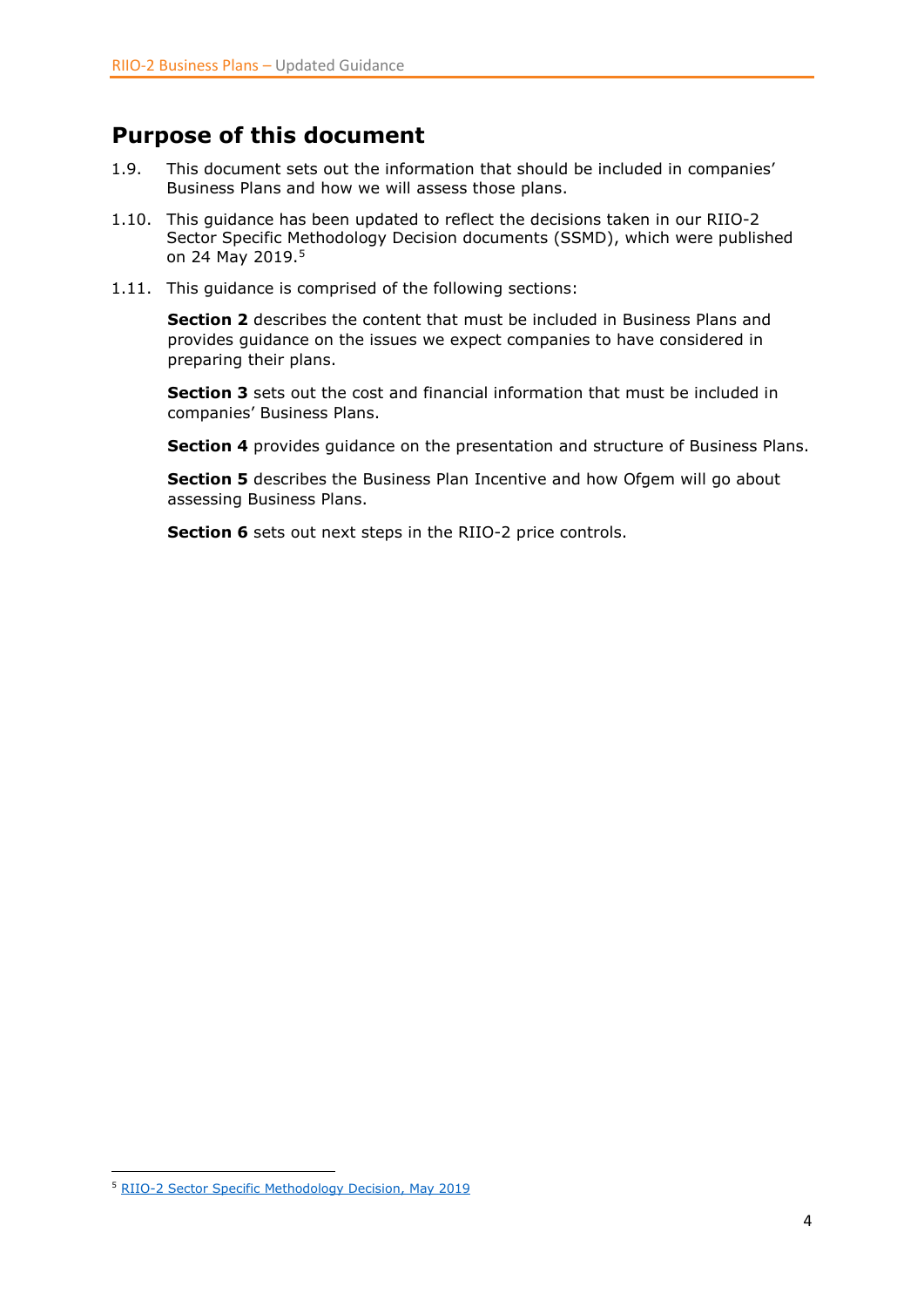# <span id="page-4-0"></span>**2. Content of Business Plans**

# <span id="page-4-1"></span>**Track-record and Business Plan commitment**

- 2.1. In assessing Business Plans, we will consider how deliverable we believe the plans to be, in the context of past performance and the level of commitment provided for delivering the outcomes set out in the plan.
- 2.2. For the avoidance of doubt, we will not be assessing RIIO-2 Business Plans on the basis of past performance. However, we believe it is appropriate for us, and for other stakeholders, to consider proposals for the RIIO-2 period in the context of each company's past performance.
- 2.3. Therefore, the Business Plan must include an explanation of:
	- delivery against RIIO-1 output targets and incentive mechanisms
	- the level of service provided to customers in RIIO-1, and what steps were taken within the period to improve service provision
	- how well different groups of customers have been served over the RIIO-1 period – eg customers in particular regions/circumstances
	- how expenditure has differed from allowances set at the outset of RIIO-1
	- what factors contributed to differences between allowances and expenditure and how these factors have been considered in preparing the RIIO-2 Business Plans
	- the returns companies earned over the RIIO-1 period, and key drivers behind these returns. These should be expressed in terms of RORE
	- the level of profit payment distributed to investors over the RIIO-1 period
	- how the company intends to align the structure of pay and reward within the organisation to the delivery of commitments set out in their Business Plans
	- how the company identifies and avoids any impact on consumer bills, such as impacts related to additional or delayed costs caused by RIIO-1 performance, such as deferral of work
- 2.4. Additionally, the Business Plan should set out the level of assurance that has been provided by sufficiently independent directors that the plan and associated costs have been tested for accuracy, ambition and efficiency.

### <span id="page-4-2"></span>**Giving consumers a stronger voice**

- 2.5. The enhanced stakeholder engagement process for RIIO-2 has now been established. We expect companies to work with the Customer Engagement Groups in Distribution, User Groups in Transmission, and the RIIO-2 Challenge Group to challenge and scrutinise their Business Plan proposals.
- 2.6. Business Plans should set out how they have been designed using enhanced engagement processes. To do this, Business Plans must include evidence of:
	- appointment of company specific groups including timely appointment of groups, governance arrangements at appointment and on an ongoing basis, among other things as described in the enhanced engagement guidance document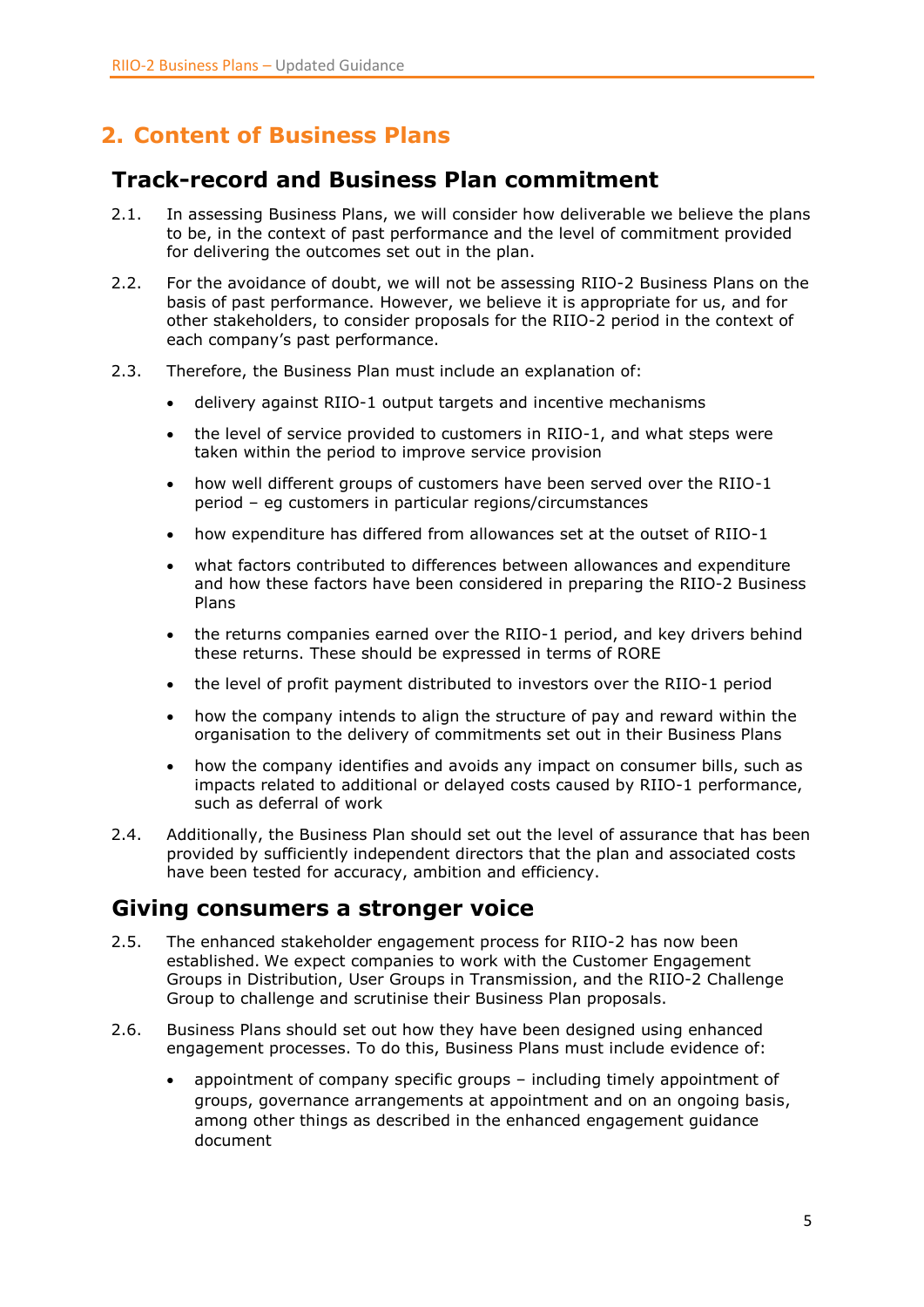- effective engagement with User Groups, Customer Engagement Groups and the RIIO-2 Challenge Group
- robust and high quality engagement with stakeholders by the company in designing the plan
- 2.7. Consistent with expectations described in the SSMD, the Business Plan must set out the company's approach to ongoing engagement in RIIO-2, including a strategy for engagement as well as a set of commitments to deliver the strategy.
- 2.8. The approach should:
	- be strategic and proportionate, including how the company's approach reflects the particular circumstances of the company's geographic regions and its various network users, both domestic and industrial
	- be inclusive of all stakeholders, including consideration of hard-to-reach groups as well as the needs of both existing and future consumers
	- be responsive to stakeholder needs, including how the company will maintain an up-to-date understanding of stakeholders' needs as well as how it will ensure views are captured and incorporated into the day-to-day operation of the business
	- be ambitious, including how the company has established performance commitments which are appropriate, well-evidenced and stretching
	- be transparent, including how the company will measure progress against its commitments as well as any consequences for non-delivery of commitments
	- deliver outcomes that network users and society value at a price they are willing to pay. The plan should provide evidence that costs associated with the delivery of commitments are efficient and provide value for money. This should include consideration of resource commitments to support engagement
	- demonstrate senior-level buy-in and that engagement runs through all levels of the organisation
	- incorporate and builds on the best practice methods learned in RIIO-1 and considers best practice methods employed in other industries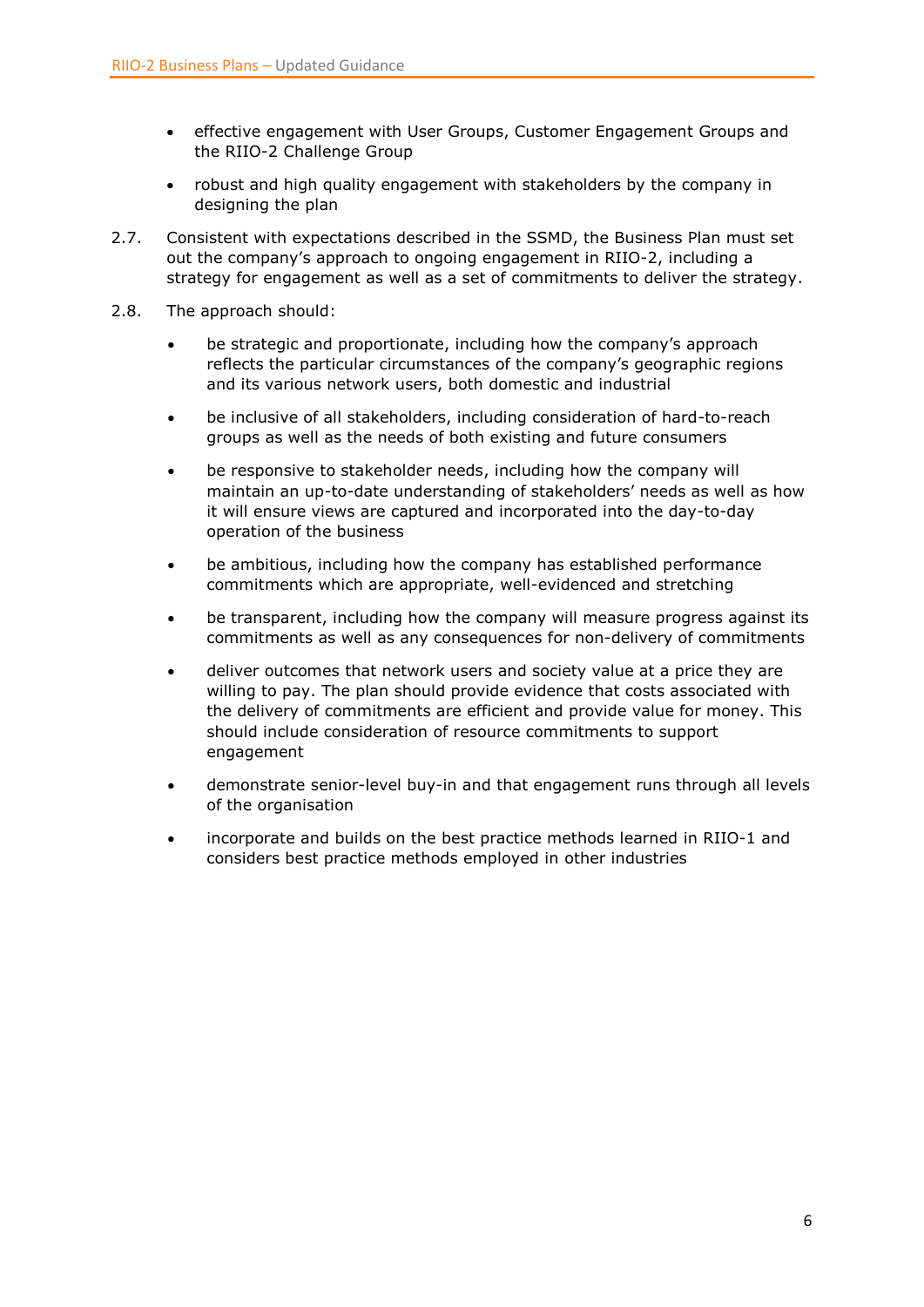# <span id="page-6-0"></span>**What consumers want and value from networks: meeting the needs of consumers and network users**

2.9. In the SSMD, we consolidated outputs into three new output categories.

**Figure 1: Output categories in RIIO-2**



- 2.10. We also set out our overarching framework for outputs and incentives to deliver these outcomes:
	- we will set minimum standards of performance which we will impose through the introduction of Licence Obligations (LOs)
	- we will capture outputs directly associated with baseline funding through Price Control Deliverables (PCDs). We will clarify consequences for non-delivery or delivery to a lower than expected standard as appropriate, including for example the use of uncertainty mechanisms
	- we will apply Output Delivery Incentives (ODIs) where these may be in the interests of consumers and other network users
- 2.11. The Business Plan must set out the outputs the company will deliver in the RIIO-2 price control period and how it will do this (ie deliver against LOs, ODIs and PCDs).
- 2.12. Business Plans must identify planning and resourcing requirements, especially where the level of activity looks to increase significantly from historical levels.
- 2.13. In the SSMD, we provided more information on the specific outputs that are applicable in each sector. In some areas, companies must include output-specific information within their Business Plans. Appendix 1 lists additional sector-specific Business Plan requirements, as set out in our SSMD sector annexes.

### **Proposals for bespoke outputs**

- 2.14. As set out in the SSMD, companies will have the opportunity to propose bespoke outputs in collaboration with their stakeholders and Customer Engagement Groups (CEGs)/User Groups (UGs). This could include bespoke PCDs or ODIs.
- 2.15. Company proposals for bespoke outputs should:
	- reflect the network services that existing and future consumers/network users and/or wider stakeholders require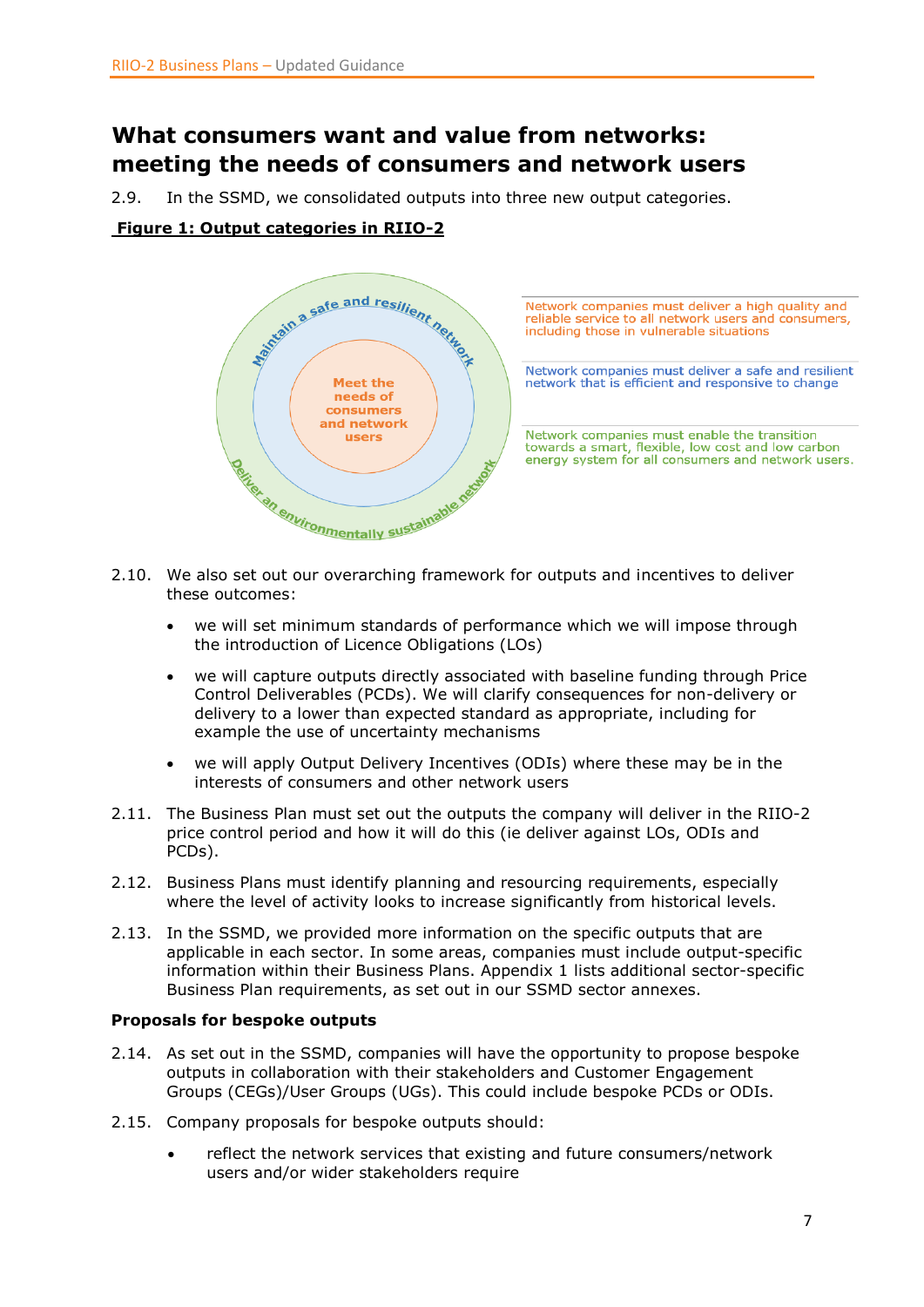- be as complete as possible in capturing the activities and costs of the company
- be measureable and reportable
- allow comparison of performance across companies, where there is sufficient commonality
- where relevant, capture the long-term nature of outputs.
- set stretching targets which are well-evidenced and deliver clear outcomes/outputs
- deliver clear consumer value
- 2.16. The Company should address the following to justify any proposals for bespoke outputs:
	- whether the activity in question is best dealt with through the price control, rather than through a government body responsible for the public interest in that area (eg Highways Authorities for matters relating to the occupation of the highway)
	- whether proposals are backed by robust evidence and justification (such as cost-benefit analyses<sup>6</sup>) and demonstrate value for money for existing and future consumers
	- the value that consumers will receive from a proposed new service level and, by extension, the potential associated reward and/or penalty, and the extent to which these are symmetrical, in terms of value and likelihood of outcome
	- the extent to which an independent measure of the existing level of service that consumers receive is available and the degree to which the target level being proposed represents an improvement on this
	- the level of service provided by other companies/comparators (where available)
	- the activities (and indicative cost) associated with achieving the targeted level of service
	- proposals for licence conditions and/or penalties if performance falls below existing service levels

# <span id="page-7-0"></span>**What consumers want and value from networks: maintaining a safe and resilient network**

### **Asset Resilience**

 $\overline{a}$ 

- 2.17. Business Plans must set out the company's views on asset health, criticality and replacement priorities at:
	- the start of the price control period, effectively reflecting their view on the asset health and risk of assets on the network
	- the end of the price control period with no intervention, effectively reflecting their view on asset degradation over the period

<sup>6</sup> Please see our requirements for cost-benefit analysis in Section 2 of this guidance.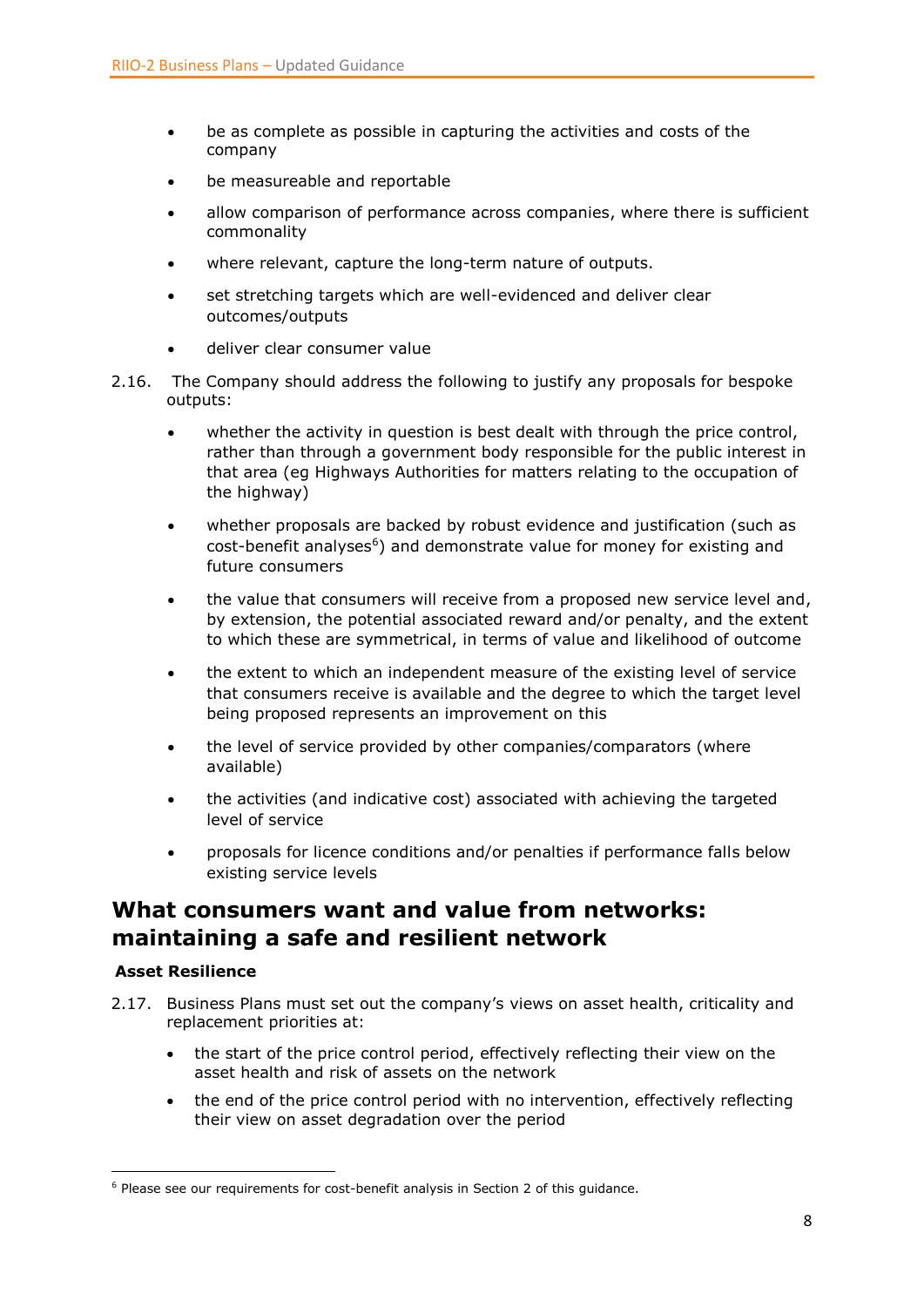• the end of the price control period with intervention.

We also expect companies to explain their long-term risk objectives and strategy, as well as the long-term benefits delivered by their proposed interventions.

2.18. Monetised Risk objectives must be informed by stakeholder engagement and cost-benefit analysis (CBA), and demonstrate that selected investment options efficiently both meet their stakeholder-driven objectives and deliver sufficient net benefit for existing and future consumers.

### **Workforce Planning**

- 2.19. Ofgem continues to recognise the challenge faced by companies in attracting, developing and retaining the skilled workforce needed to run their businesses effectively. Business Plans must demonstrate how companies will develop a modern, diverse, high quality, well-trained workforce fit for the future. We consider that these plans should focus on improving inclusion, diversity and equality, improving workforce satisfaction, motivation and productivity, upskilling and multi-skilling, and ensuring the health, safety and wellbeing of the workforce.
- 2.20. These plans should be informed by company engagement with the company CEGs/UGs, Trade Unions and other relevant stakeholders.

### **Cyber Resilience**

- 2.21. Business Plans must demonstrate how companies will take appropriate and proportionate technical and organisational cyber security measures to manage risks posed to the security of the network and information systems on which their essential services depend, and to prevent and minimise the impact of incidents on these essential services.
- 2.22. To address cyber resilience requirements during RIIO-2, Business Plans should include the following two sections:
	- i) A **Business IT Security Plan** (which would be considered BAU expenditure) – focused primarily on cyber security for business systems, and
	- ii) A **Cyber Resilience Plan** which is incremental expenditure focused primarily on Production Systems Operational Technology (OT), in response to the Network and Information Systems Regulations 2018 ("NIS Regulations").
- 2.23. We will be publishing additional guidance during summer 2019 which can be used by companies in developing their Cyber Resilience plans. Ofgem encourages companies to engage with Ofgem and BEIS (as the joint Competent Authority) during current and future workshops throughout 2019 to assist in this process.
- 2.24. Ofgem appreciates that some companies may not be ready to submit their Cyber Resilience Plans by December 2019. If necessary, a re-opener mechanism will be put in place to deal with this possibility.
- 2.25. For both plans, Ofgem is not expecting these to include general technology refresh, or end of life replacement. Ofgem would expect such projects to form part of more general system investment plans, which should already include appropriate cyber security protection.
- 2.26. For the Cyber Resilience Plan, IT Security measures for the business domain are generally considered out of scope. However, Ofgem will consider crossover within the Cyber Resilience Plan, where an associated risk is highlighted, for example around the interconnection between business IT and OT.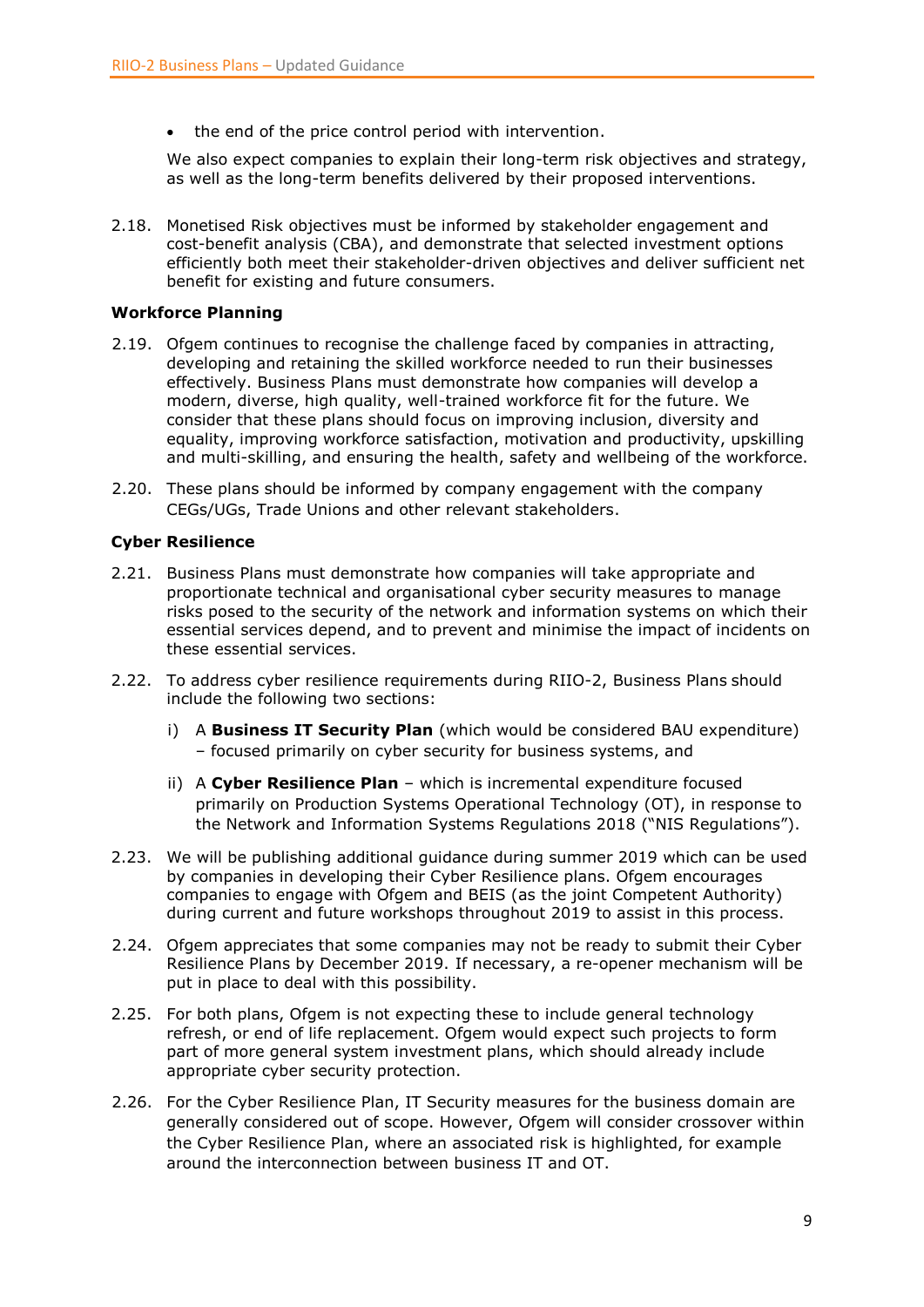- 2.27. In general, both plans should include efficient, appropriate and proportionate costs to deliver necessary enhancements to the cyber security and resilience of the systems used to operate essential services. Current risks, vulnerabilities, threats and mitigation options are expected to be documented, together with the relative benefits of the options considered.
- 2.28. We will assess these plans considering whether the measures proposed are appropriate, proportionate and efficient. Any allowances provided under RIIO-2 will be based on this assessment.

### **Physical security**

2.29. Business Plans must demonstrate how companies will meet any ongoing requirements of the Physical Security Upgrade Programme (PSUP). As discussed in our SSMD, companies must submit any costs relating to PSUP as part of their Business Plans, as a (confidential) PCD.

### <span id="page-9-0"></span>**What consumers want and value from networks: delivering an environmentally sustainable network**

- 2.30. In the SSMD, we decided to introduce a common environmental framework across Electricity Transmission, Gas Transmission and Gas Distribution. Within this framework, we expect companies' focus to be on the following impact areas:
	- decarbonising the energy networks with a focus on business carbon footprint and embedded carbon in networks
	- reducing networks' other environmental impacts ie pollution to local environment; resource waste; biodiversity loss; and other adverse local effects that are specific to each sector
	- supporting the transition to an environmentally sustainable low-carbon energy system

### **Required features of an Environmental Action Plan**

- 2.31. In the SSMD, we set out that companies should embed considerations for the three impact areas above into their RIIO-2 Business Plans in the form of an Environmental Action Plan (EAP). The EAP should explain how a company will take responsibility for the environmental impacts of their network in RIIO-2.
- 2.32. EAPs included in Business Plans should:
	- include a robust methodology that has been used to assess the environmental impacts of the company's network and Business Plan in RIIO-2 to inform its EAP. The assessment methodology should set out:
		- $\circ$  a comprehensive review of the significant environmental impacts arising from its network
		- $\circ$  the opportunities and challenges for addressing material impact areas
		- $\circ$  an options analysis to identify value for money impact reduction initiatives
		- o evidence that consideration of impacts was coordinated with the company's wider business planning processes and decisions
		- $\circ$  evidence that wider stakeholders have been involved in the assessment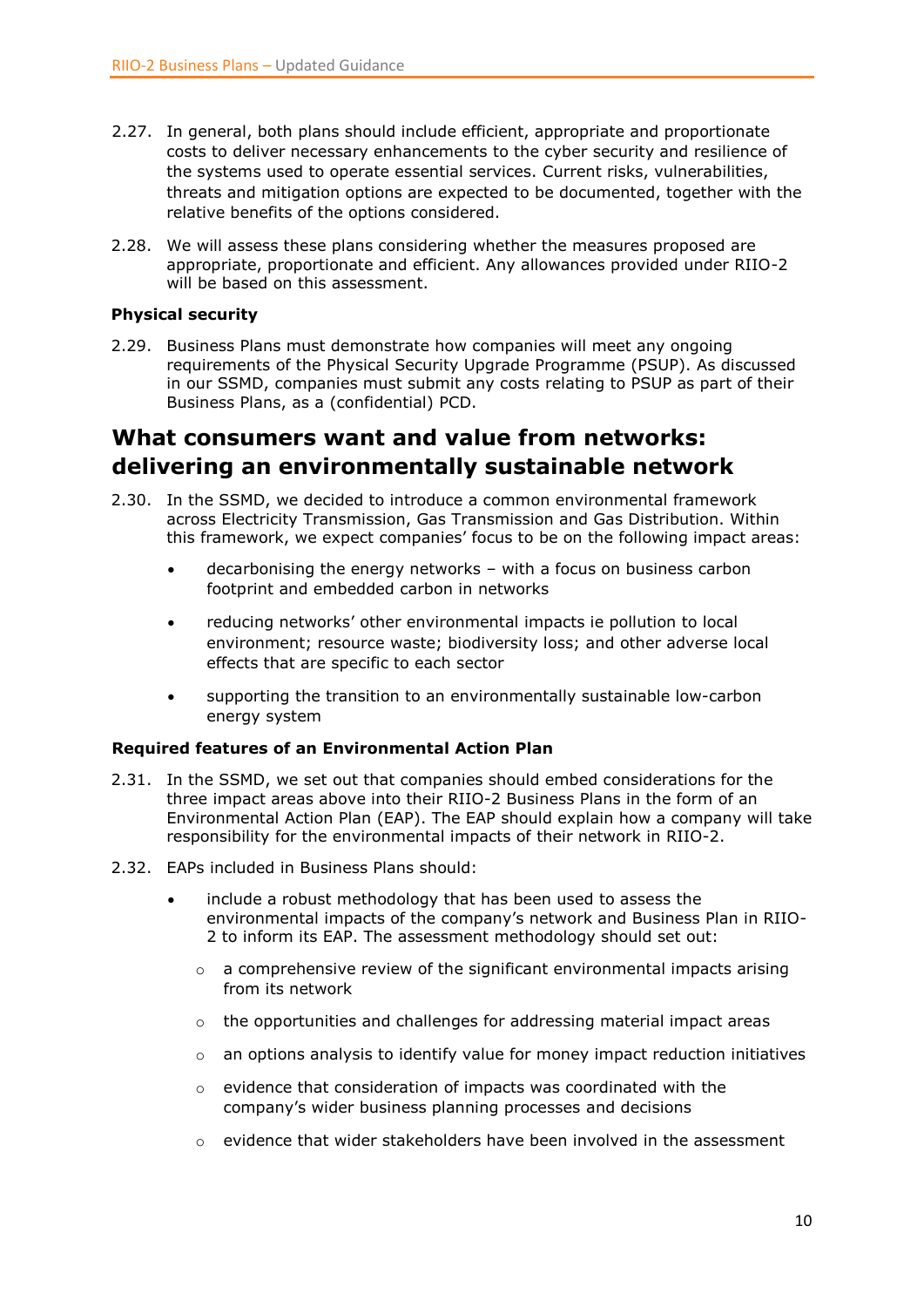- clarify their long-term overall targets/objectives for the network's environmental impacts, which might be longer- term than the RIIO-2 period
- include an assessment of the network's potential environmental impacts in RIIO-2, in comparison to its current impacts
- set out clear links between the impact areas it has prioritised for in the EAP, action in RIIO-2 and how these are linked to the company's long-term environmental targets/objectives
- set out the role the company envisages playing in supporting the low carbon energy transition
- set out the deliverables, outputs or environmental benefits the company proposes to deliver from implementing the EAP
- 2.33. In Appendix 2, we set out our initial views of the minimum level of ambition we would expect from the companies in their business plans. Where these initiatives, or equivalent, are not thought to be appropriate for their networks, companies should provide clear justification for why they believe this to be the case.

### <span id="page-10-0"></span>**Enabling whole system solutions**

- 2.34. We expect companies to provide information on their approach to enabling whole system solutions in their Business Plan. This should include:
	- plans and processes for joint planning with other network companies and/or the system operator (and evidence of that already undertaken)
	- evidence of effective identification and adoption of potential whole system solutions and approaches, reflecting how they have taken account of the impacts and opportunities of their actions for the wider system (and the wider system for them), and accounted for those in their cost benefit analyses
	- a demonstration of long-term whole system thinking and value for consumers and the wider society, including identification of uncertainties and mitigation.
- 2.35. Where a company proposes an activity which coordinates with, or generates benefits for, any broader area of the economy or society, it should evidence and quantify these impacts.
- 2.36. The Business Plan should contain justified and costed proposals for whole system outcomes and solutions. Such activities must demonstrate:
	- they meet all the same requirements for 'non-whole system' activities (costs, engineering justifications, etc), and how uncertainty mechanisms, including reopeners, could support them. Companies should apply proportionality when submitting whole system CBA. For example, smaller or simple projects following the standard CBA template, whereas larger or more complex projects requiring bespoke analytical approaches
	- $\bullet$  that there are net benefits for their sector's consumers<sup>7</sup> and their type, eq lower bills, reduced environmental damage, improved reliability and service.

**<sup>.</sup>**  $<sup>7</sup>$  The use of 'sector' in this regard refers to the distribution, transmission and operation of a single energy</sup> source. For example, the 'gas sector' includes the firms responsible for gas transmission, distribution, and system operation.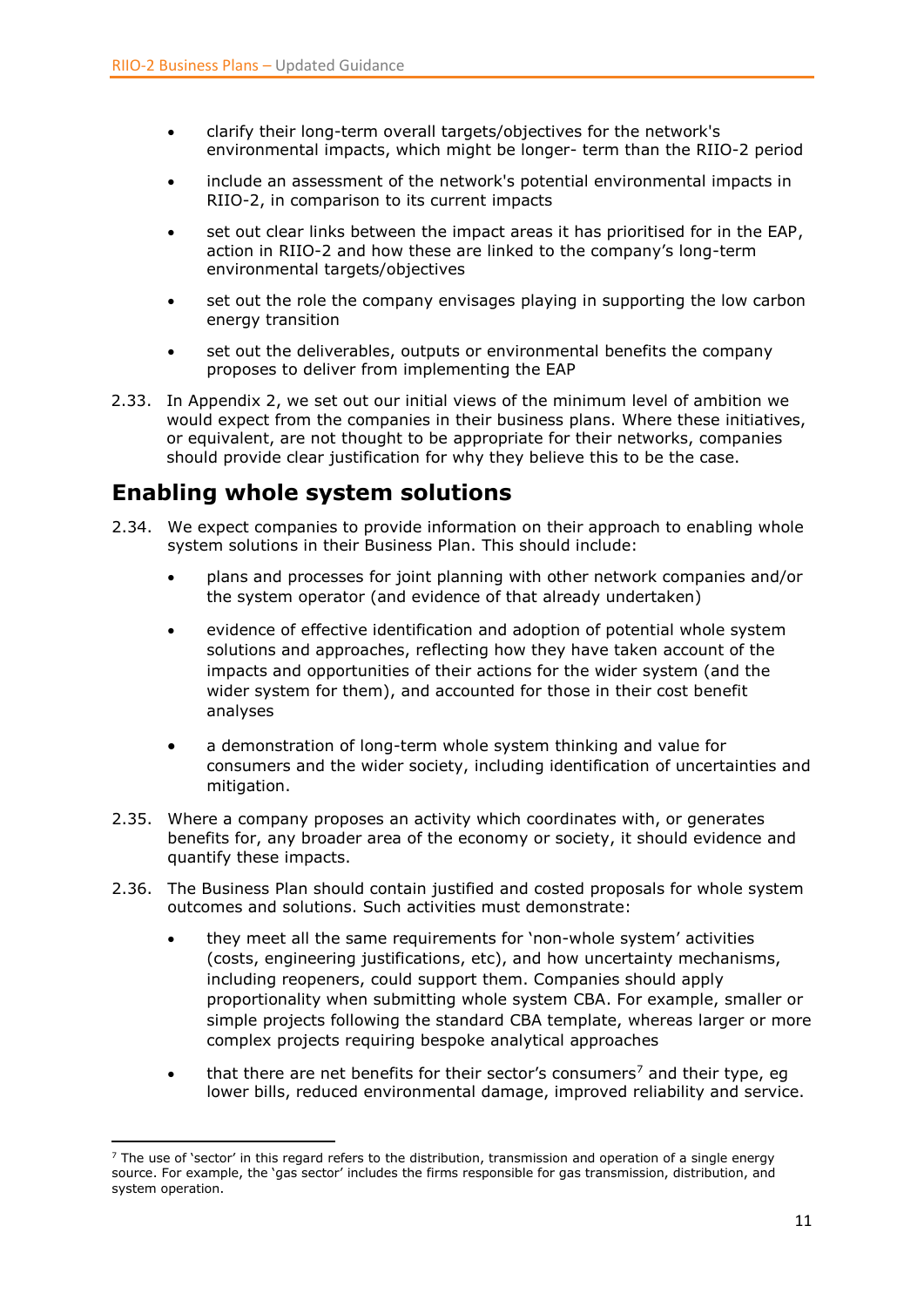The distribution of costs and benefits over time should also be demonstrated (ie for existing and future consumers)

- the value and methodologies for calculation of the activity for other sectors, towards achieving broader goals (eg, decarbonisation), and for other aspects of the economy (eg, telecommunications)
- the level of coordination and potential provisional agreements that have already been secured to support these proposals, including a justification that the split of costs and benefits between the company and the whole system partner(s) are appropriate
- why a market solution cannot be utilised to produce this result, and that all options have been considered on a level playing field
- that the activity is not BAU, and expenditure which sets the activity as above BAU should be clearly identified and delineated
- how changes already made in the RIIO-1 operating period in response to changing market conditions, stakeholder expectations, or potential licence changes – and outlines how these practices will be embedded and improved in RIIO-2
- 2.37. Where a company has not identified any potential opportunities for proposed whole system outcomes and solutions, we expect to see evidence of their engagement and attempts to discover such opportunities.
- 2.38. Additionally, Business Plan sections on innovation must contain consideration of whole system approaches as potential solutions to the barriers being addressed.

# <span id="page-11-0"></span>**Managing uncertainty**

### **Uncertainty mechanisms**

- 2.39. Forecasting costs for the duration of a price control is challenging. Uncertainty in cost forecasts can arise for several reasons, including whether a company needs to conduct an activity or make an investment, the amount of an activity they need to conduct, as well as the cost of the activity. Uncertainty mechanisms allow changes to a company's allowed revenues to be made in light of what happens during the price control period and help to ensure that consumers only pay for the outputs that are delivered.
- 2.40. As part of their Business Plans, companies can propose, with suitable justification, the inclusion of network company-designed uncertainty mechanisms. Table 1 below gives an illustration of the type of supporting information we expect to see with any such proposal.

### **Table 1: Examples of the information we expect for additional uncertainty mechanisms**

| <b>Issue</b>                                                            | <b>Information</b>                                                                                                                                      |  |
|-------------------------------------------------------------------------|---------------------------------------------------------------------------------------------------------------------------------------------------------|--|
| What is the issue/risk that the<br>proposed mechanism addresses?        | Set out the uncertainty identified and why an uncertainty<br>mechanism might be appropriate.<br>Is the issue/risk regionally specific or industry wide? |  |
| Where does the ownership of risk lie<br>in relation to the uncertainty? | Clearly set out where the risks lie with regard to customer/<br>company/both, justifying why the apportionment is<br>appropriate.                       |  |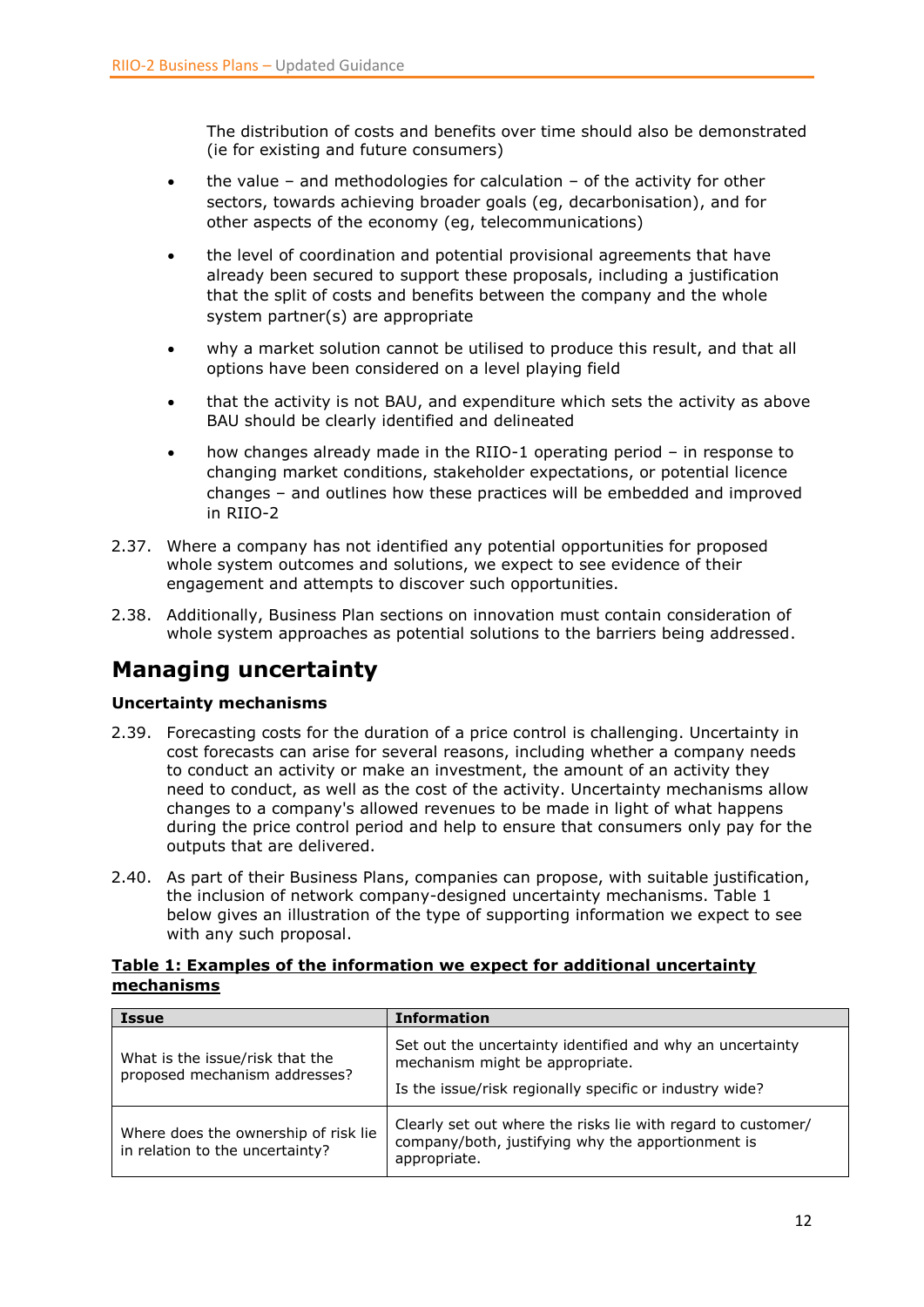| Materiality of issue                                                                                                                       | Quantification of the materiality of the issue (ie what is the<br>expenditure exposure of the issue) - we will not prescribe a<br>specific methodology for the quantification of materiality.                                                                                                                    |  |
|--------------------------------------------------------------------------------------------------------------------------------------------|------------------------------------------------------------------------------------------------------------------------------------------------------------------------------------------------------------------------------------------------------------------------------------------------------------------|--|
| Frequency and probability of issue<br>over the price control period                                                                        | What is the expected frequency and probability of the issue<br>during the price control period?                                                                                                                                                                                                                  |  |
| What is the proposed mechanism?                                                                                                            | A description of what the mechanism is and how it works. This<br>needs to be detailed enough to allow for potential<br>implementation. If there is a materiality threshold, this would<br>need to be set out as a percentage of allowed revenue. If<br>there is a specific trigger event this should be defined. |  |
| What are the justifications for the<br>mechanism?                                                                                          | Set out the benefits of the mechanism.                                                                                                                                                                                                                                                                           |  |
| What are the drawbacks of the<br>proposed mechanism?                                                                                       | Set out the drawbacks of the mechanism. Again, where<br>possible, the materiality of these drawbacks need to be set out<br>(eg the impact on charging volatility).                                                                                                                                               |  |
| Can the drawbacks be reduced?                                                                                                              | Explain why the drawbacks cannot be mitigated through<br>alternative mechanism designs (eg by using a volume driver<br>instead of logging-up or cost pass-through).                                                                                                                                              |  |
| Explanation of how on balance, the<br>mechanism delivers value for<br>money while protecting the ability<br>to finance efficient delivery. | Explanation of why the benefits of the mechanism outweigh<br>the drawbacks.<br>We also expect the quantification of how the proposed<br>mechanism delivers value for money whilst ensuring efficient<br>delivery.                                                                                                |  |

### **Real Price Effects (RPEs)**

- 2.41. To enable us to assess Real Price Effects (RPEs) appropriately, we expect companies to provide us with the following information in their Business Plans:
	- the input costs for which our measure of general output price inflation (ie CPIH) is a poor proxy, along with justification for why
	- the expenditure categories (eg direct opex) to which these input costs relate, and to what extent. We expect companies to consider the practical implications of their proposals, and in doing so show that each RPE is material relative to both totex and our measure of general output price inflation. This information should align with the data provided in the Business Plan Data Templates (BPDTs)
	- evidence to support all proposed RPEs, including clear evidence of a sustained and material deviation between input costs and our measure of general output price inflation
	- proposed indices for any proposed RPEs, along with evidence to support their use in indexation and justification for their selection over alternatives

### **Ongoing Efficiency**

2.42. Our ongoing efficiency assumptions represent the reduction in the volume of inputs required to produce a given volume of output. Whereas RPEs relate to the changes in the price of inputs used by network companies, ongoing efficiencies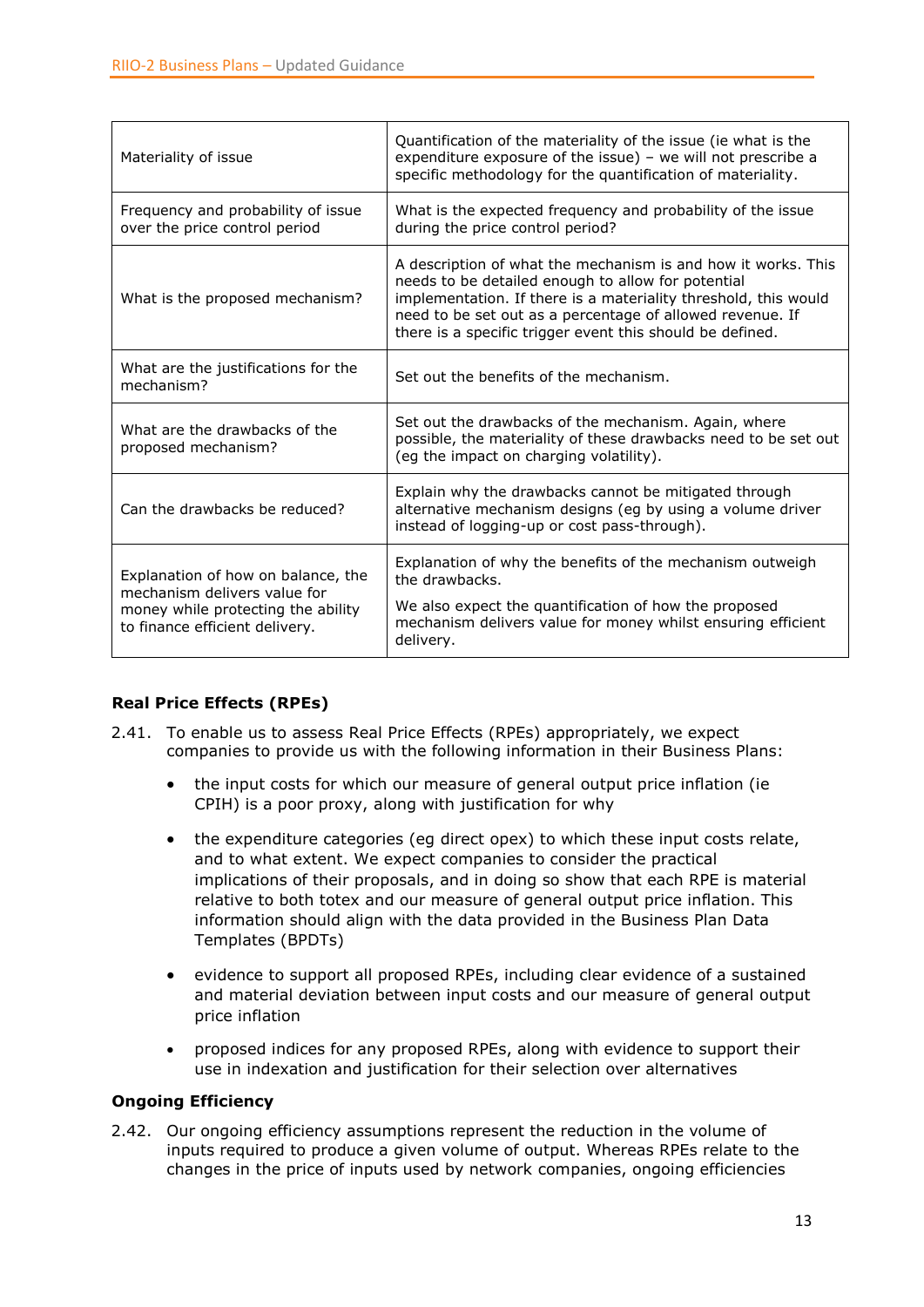relate, in part, to changes in the volume of those inputs used to provide services to users.

2.43. To enable us to assess ongoing efficiency appropriately, we expect companies to set out in their Business Plans the expenditure categories or activity costs to which an ongoing efficiency assumption has been applied, along with evidence of how these assumptions have been derived. This information should align with the data provided in the BPDTs

### **Highly anticipatory investment**

- 2.44. Companies may propose in their Business Plans expenditure that is considered to be highly anticipatory. In making any such proposals, the company should clearly address the following points:
	- what operational or capital solutions a company proposes investing in, if any
	- why, in the company's view, the investment(s) is highly anticipatory in nature, ie it is driven based on a forecast requirement rather than a current need
	- why investing now, rather than at some point in the future will deliver benefits for bill payers
	- how the company proposes the risks and rewards of any highly anticipatory investments are shared appropriately between the network and the consumer. In addressing this point it should be clear:
		- o which parties will carry the financial risk if a forecast requirement does not materialise
		- o the level of risk, in the company's opinion, that should be borne by the bill payer (or other parties)
		- $\circ$  how the bill payer will be insulated against any additional risk
		- $\circ$  the levels of return, in the company's opinion, it should receive as a result of the investment (this could be proportionate to the risk taken)
		- $\circ$  the beneficiaries of the investment and the proportion of benefits that will flow to each party
	- why the proposed investment should be considered as separate to the other licensable operations of the business

# <span id="page-13-0"></span>**Driving efficiency through innovation and competition**

### **Innovation**

- 2.45. As set out in our RIIO-2 Sector Methodology Decision, our expectation is that companies fund more innovation in RIIO-2 using their totex allowance, as part of their BAU activities, rather than relying on additional innovation stimulus funds.
- 2.46. Companies' Business Plans must evidence a strong strategic focus on innovation. This will include how companies are developing and embedding a culture of innovation throughout their business.
- 2.47. We are not asking companies to set out all the specific innovation projects they plan to do with their totex allowance. Instead we want to understand the high-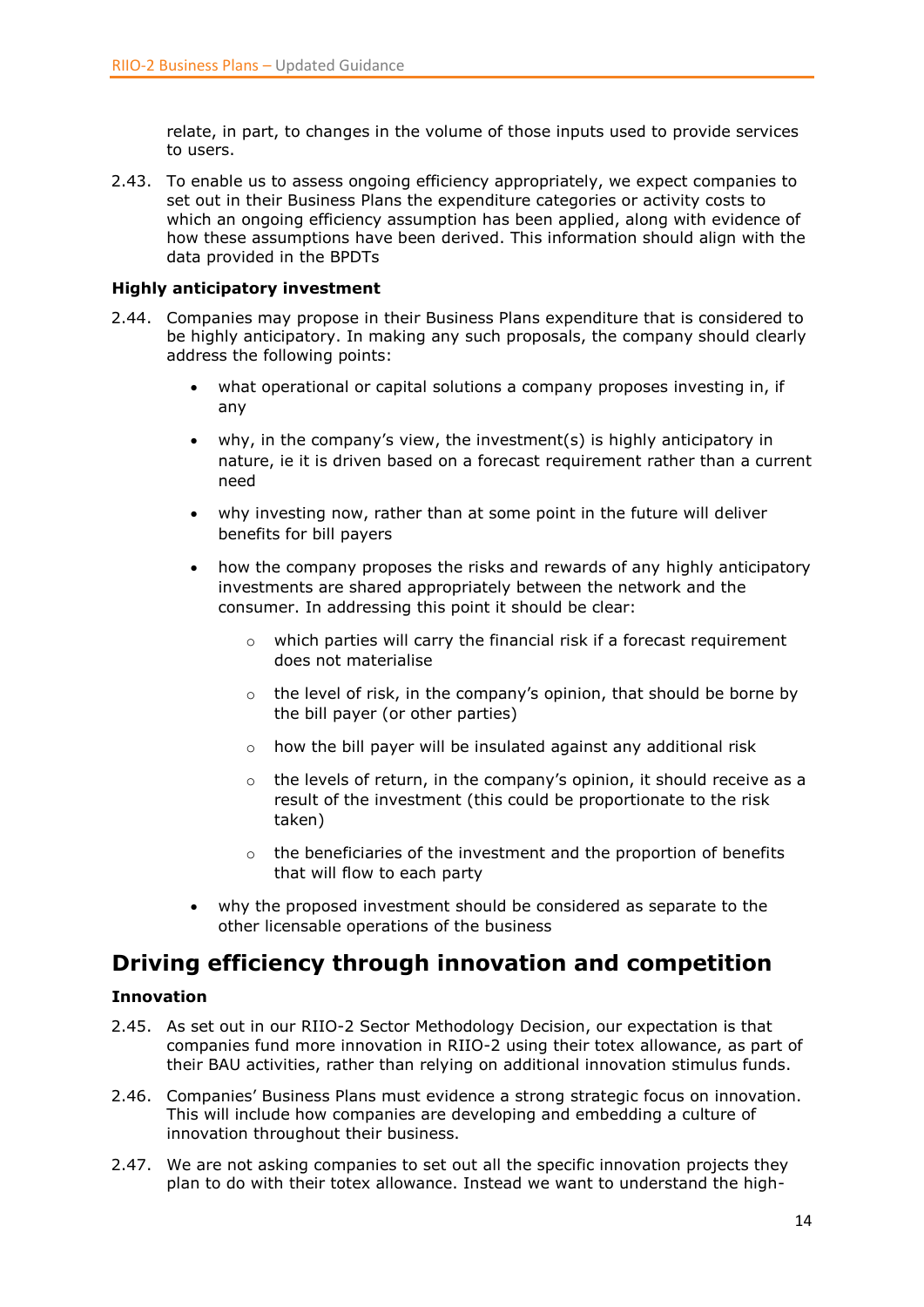level innovation activities companies are planning for RIIO-2 using their totex allowance and the processes they have in place for identifying these ideas. This must evidence:

- a strategic approach to the company's innovation activities, which builds upon industry-wide challenges and industry-wide strategic direction
- how they will consider, and mitigate if necessary, the potential impacts of their innovation activities on consumers in vulnerable situations
- consideration of whole system approaches as potential solutions to the barriers being addressed
- how plans for RIIO-2 build on past projects completed by itself and others, considering lessons learned from these past projects
- plans for third-party involvement in the company's innovation activities, demonstrating how they will increase third party involvement in their innovation activities and ensure full consideration of third party innovation ideas. They may, for example, include plans for independent consideration of which third-party innovation ideas to take forward
- plans to collaborate and disseminate innovation learnings with other network companies and other interested bodies
- a framework for rolling out proven RIIO-2 innovation into the business during the course of the RIIO-2 price control
- how they propose to monitor the benefits of planned RIIO-2 innovation and reduce costs in other areas during the course of RIIO-2 using this innovation
- 2.48. The Business Plan should also describe the steps that they are taking to ensure that previously proven innovation is rolled out into BAU and how the benefits of these are reflected in the company's proposed expenditure for RIIO-2. This will include innovation trials that they have participated in, as well as ones that have been led by other companies.
- 2.49. Companies can also include a case for any additional totex allowance necessary for RIIO-2 to roll out previously proven innovation. We will consider any specific expenditure proposed that will enable roll-out of specific innovations through their baseline funding, providing they can demonstrate how this will reduce costs and/or improve efficiency within their submission.

### **Network Innovation Allowance**

- 2.50. Additionally, we have decided to retain the opportunity for companies to receive additional Network Innovation Allowance (NIA) in RIIO-2.
- 2.51. If companies believe NIA funding is necessary for RIIO-2, their Business Plan should set out the level of NIA funding they require. They should explain why the innovation in question cannot be funded from the totex allowance. We would like companies to include high-level areas of focus for NIA spending, rather than individual projects, and how much additional funding they believe is necessary for each of these areas of focus, together with the value/benefits they anticipate this may generate.
- 2.52. As set out in the RIIO-2 Sector Methodology Decision, in determining the level of NIA funding, we are likely to take into account the following, along with other information that may be relevant:
	- companies' proposals for these allowances in their Business Plans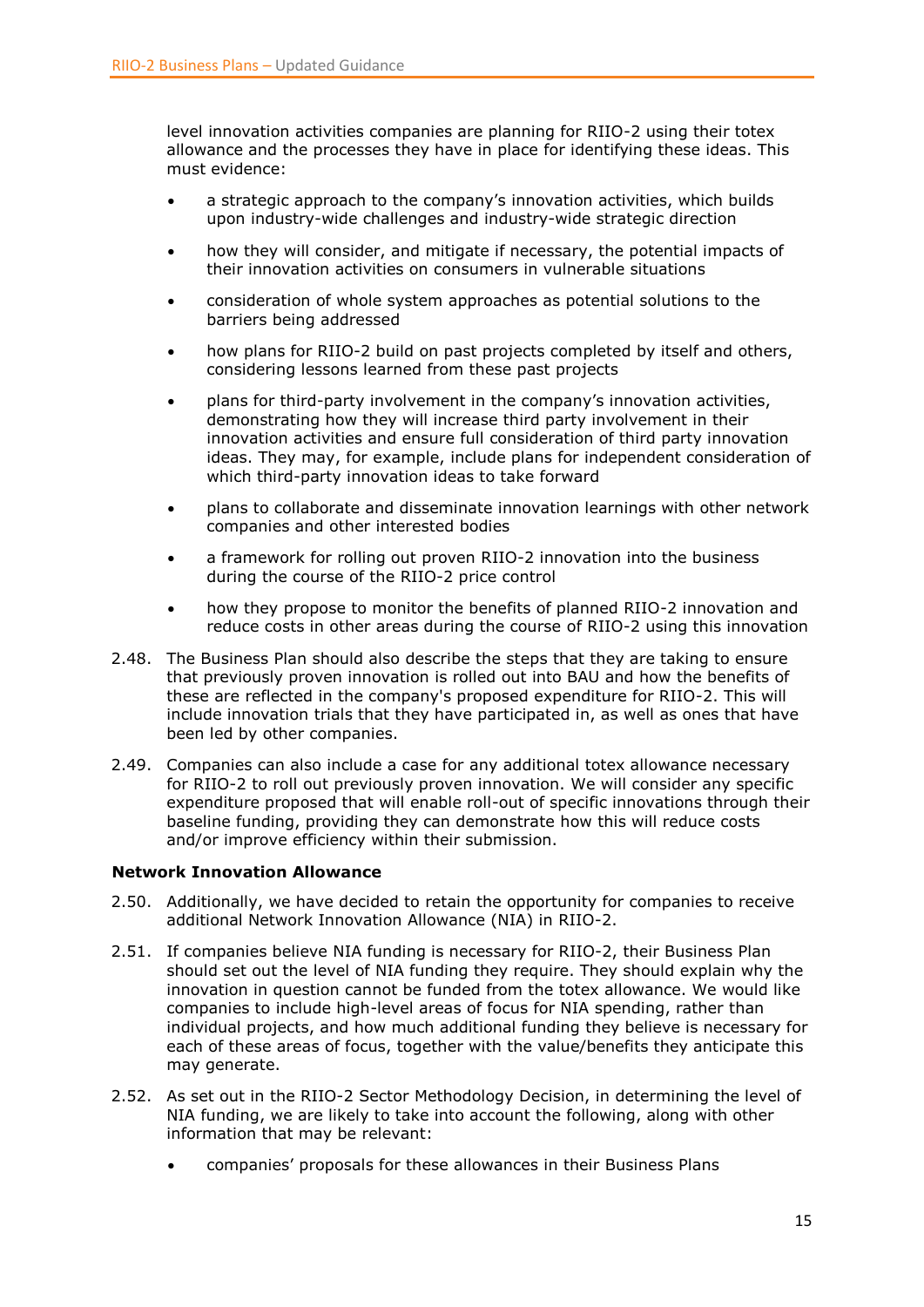- the extent to which companies are undertaking other innovation as BAU activities
- the extent to which companies' proposals incorporate the application of best practices
- the processes companies have in place to roll out proven innovation into BAU and the evidence that they are already doing so
- the processes companies have in place to monitor, report and track innovation spending and the evidence that they are already doing so

### **Competition**

2.53. The approach to competition for RIIO-2 is set out in the SSMD and broadly covers three areas: late competition, early competition, and native competition.

### *Late competition*

- 2.54. Companies should set out their best view of which projects meet the late model criteria for competition. Where the company sets out its view that a project in its Business Plan submission valued at over £100m does not meet the criteria for competition, the company should provide detailed reasoning through additional commentary. In presenting projects in their Business Plans, companies should also consider and indicate whether our approach to applying 're-packaging' would be appropriate for those projects.<sup>8</sup>
- 2.55. Companies should not seek to split larger, single projects into multiple smaller projects for the purpose of avoiding the high value criterion.
- 2.56. In addition to the late competition models identified, we also refer electricity transmission companies to Chapter 4 of the Electricity Transmission annex to the SSMD,<sup>9</sup> which outlines our framework for the successful delivery of large capital investment projects. We would expect companies, as part of their Business Plan submissions, to put forward project-specific proposals in their Business Plans for implementing a milestone-based approach, and/or proposals for minimising consumer detriment both during the construction period and once a project has been delivered and is in operation.

### *Early competition*

- 2.57. To facilitate the identification of the system needs which may give rise to these projects, companies are required to flag in their Business Plans system needs (or projects) which are valued at £50m or over.
- 2.58. Networks are able to indicate from among the projects that they have flagged as meeting the threshold value, any which they consider would have no reasonable probability of being addressed by an alternative solution (contestability test).
- 2.59. For other flagged system needs or projects, networks can provide reasons as to why subjecting these system needs or projects to early competition is not in the interests of consumers. For example, where the need or project is part of a wider programme of work and the separation of one aspect would make the overall programme more expensive for consumers.

### *Native competition plan*

**.** 

2.60. In their Business Plans, companies need to provide a native competition plan which details how they will use competition to identify and reveal efficient costs

<sup>&</sup>lt;sup>8</sup> More information on our re-packaging principle is available in our November 2016 decision document on page 22: [https://www.ofgem.gov.uk/system/files/docs/2016/11/ecit\\_november\\_2016\\_decision.pdf](https://www.ofgem.gov.uk/system/files/docs/2016/11/ecit_november_2016_decision.pdf)

<sup>9</sup> [RIIO-2 Sector Specific Methodology Decision -](https://www.ofgem.gov.uk/system/files/docs/2019/05/riio-2_sector_specific_methodology_decision_-_et.pdf) Electricity Transmission, 24 May 2019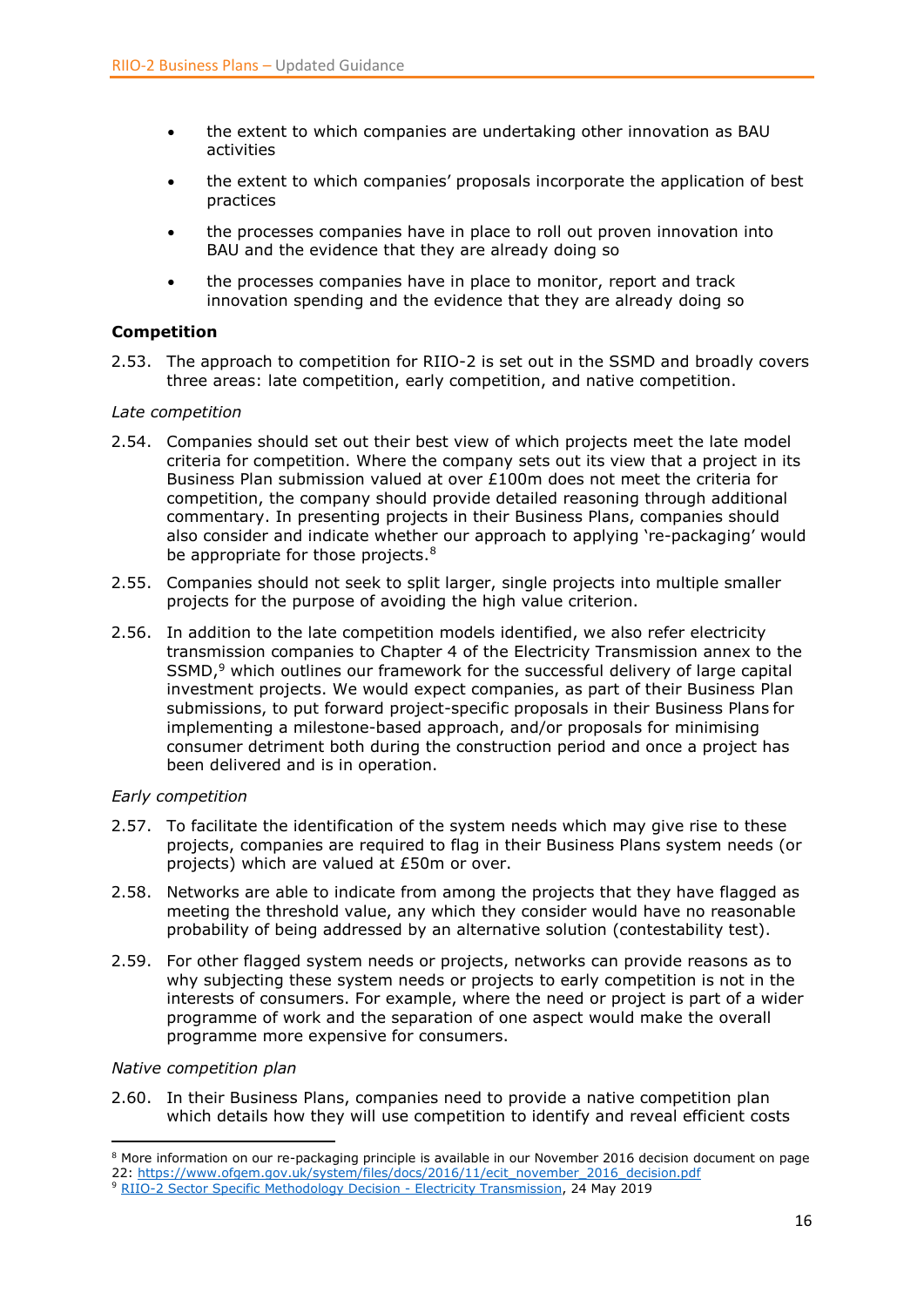and ideas. Each company's competition plan should align with the native competition best practices as outlined in the SSMD. These best practice principles should be followed by companies except where these conflict with any legal obligations, including the Utilities Contracts Regulations 2016 and Utilities Contracts (Scotland) Regulations 2016 (as amended or replaced; which implement the EU Directive 2014/25/EU).

- 2.61. If relevant, networks should identify where their preferred approach to implementing the best practice principles is not possible, for example where implementation raises a conflict with existing rules.
- 2.62. Networks must outline the type of information they commit to share throughout the price control such that Ofgem and stakeholders have sight on upcoming competitive processes and can continually assess their performance against their commitments in their native competition plan. Where certain information is only intended for Ofgem and needs to be kept in-confidence (eg for commercial reasons), it should be clearly badged and justified as such.
- 2.63. While companies must meet their legal obligations, this does not preclude them from exceeding minimum requirements, where appropriate and beneficial. For example, allowing a longer period of time for the receipt of tenders than the mandated minimum in cases of particularly large and complex projects.
- 2.64. The principle of technology agnosticism requires an openness to different ideas. Where appropriate, $10$  companies can communicate with the bidding market prior to a formal process or can undertake a phased approach to tendering to identify solutions which best meet need. Companies should consider using their competition plan to publicly commit to an approach which best embeds this principle.
- 2.65. Companies should commit to a tender design and assessment approach which ensures the best outcomes for existing and future consumers, eg by using explicit considerations of option value, particularly for flexibility solutions.

 $\overline{a}$ 

 $10$  That is, in accordance with utilities procurement legislation and provided it is transparent, non-discriminatory and does not distort competition.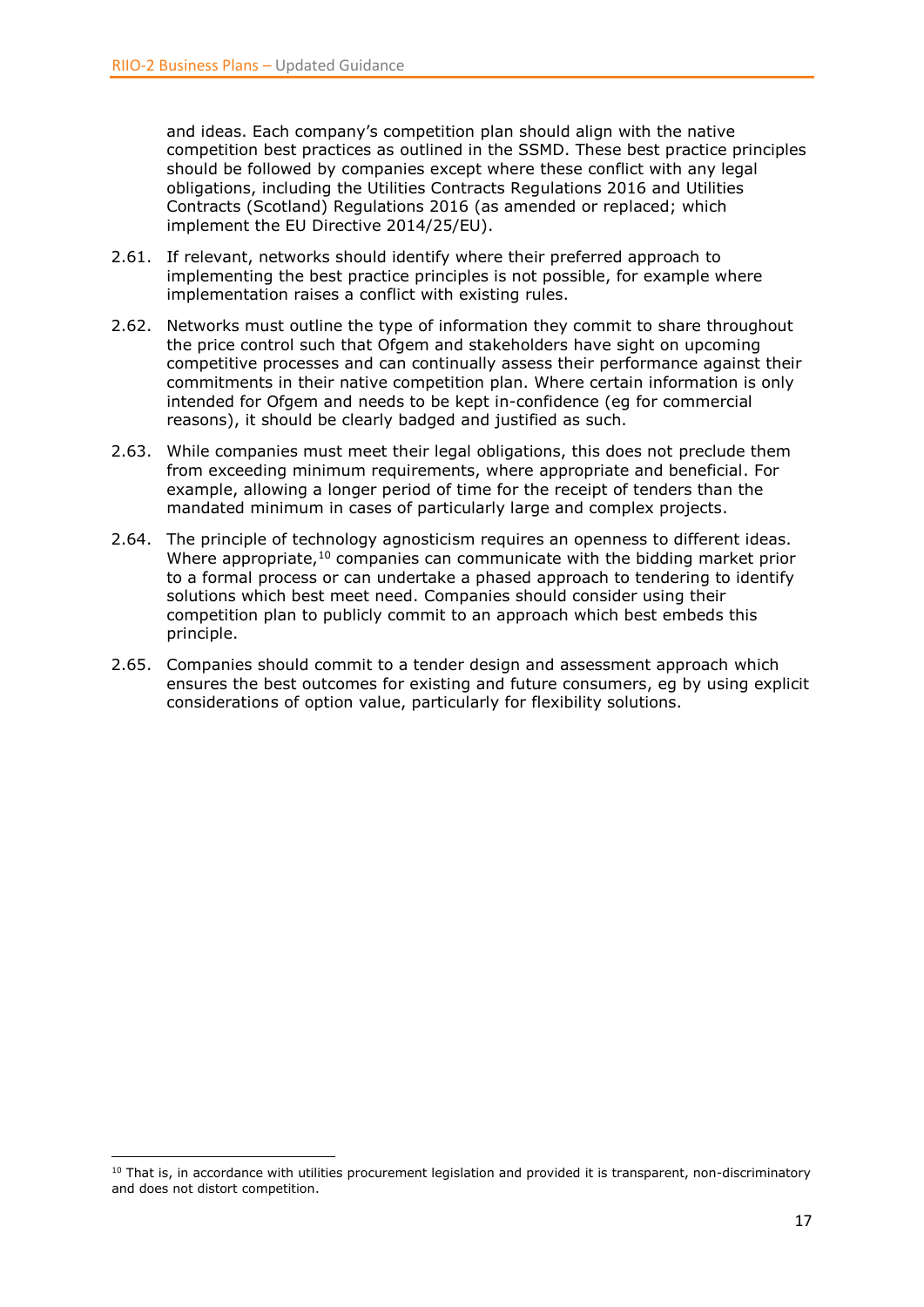# <span id="page-17-0"></span>**3. Cost and financial information**

### <span id="page-17-1"></span>**A consistent view of the future**

- 3.1. In preparing their Business Plans, companies should consider a range of future outcomes and the different investments and activities required to support these. More important than agreeing a particular static view of the future requirements for networks is that the price control remains sufficiently flexible to meet changing circumstances.
- 3.2. In September 2018, we asked the networks to jointly develop a 'consistent view of the future' across all five regulated sectors (gas, electricity and the ESO). This was intended to include a view on the primary drivers of investment, including relevant government policy,11 across a range of plausible future scenarios. This work was to support better network engagement and whole system outcomes by helping to align planning between the networks.
- 3.3. Importantly, we have consistently stated that where networks believe their plans need to deviate from the common view, then they should provide evidence for this and the most appropriate mechanism to allow expenditure allowances to adjust.
- 3.4. The Business Plans must:
	- provide substantial evidence for where overall forecasts of investment drivers, or the forecasts for individual line items, are higher than historical averages or trends
	- explicitly identify and incorporate investment drivers and their impacts which may reduce required network expenditure, such as those arising from consumer behaviour change and from smarter network technology and policies
	- design their baseline revenues around parameters which are no greater than the lowest point of the ranges provided in the ENA Scenario Working Group report, and ensure that their plans can flex, where they consider this to be necessary, to meet high outturns (eg by proposing relevant uncertainty mechanisms). Where a network's planning exceeds these points, an explicit and proportionate justification for this deviation must be provided (and that their combined assumptions are consistent)

# <span id="page-17-2"></span>**Cost information**

- 3.5. In proposing costs for operating and developing their networks, we expect companies to explain their costs/workload forecasts, particularly where these diverge from historical trends. In particular, we expect companies to provide information in their Business Plans on:
	- cost drivers
	- consideration of options
	- justification of costs, including the proposed profiling of costs.

**<sup>.</sup>** <sup>11</sup> For example, we expect GDNs to set out in their Business Plan how they are preparing for Government decisions on the future of heat. This should include consideration of decarbonisation scenarios in which gas distribution plays a significant role, and scenarios in which their role is considerably diminished. Consideration of these scenarios should include a description of the potential impact of Government decisions during RIIO-GD2 on their investment plans, which we would consider when developing a heat policy re-opener.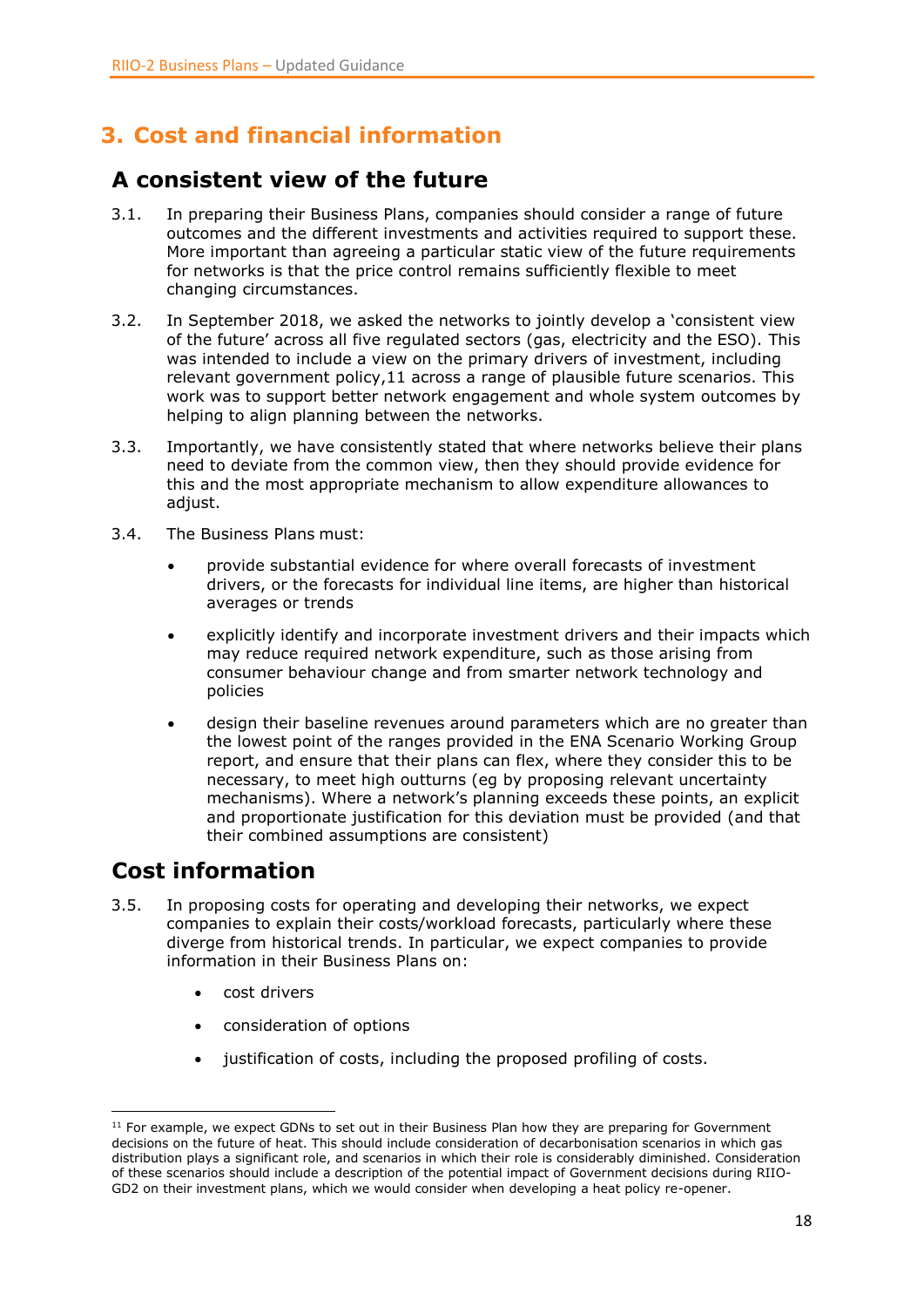- how efficiency and innovation will be used to reduce costs
- 3.6. Companies must complete the BPDTs in accordance with the relevant Ofgem guidance.
- 3.7. Business Plans must clearly set out the key drivers of expenditure for the RIIO-2 period - for example, growth in demand, conditions of assets/utilisation, legislative requirements, and any other relevant drivers.
- 3.8. Business Plans must clearly justify the need for new investment, including:
	- the different options considered for meeting future network requirements, including the cost of "doing nothing" and of "deferral" options and the associated cost benefit analysis (CBA). These options should include, where appropriate, the availability of potential market solutions to the system need, and whether any 'whole system' solutions are available
	- for options discounted at this stage, full reasoning, detailing key assumptions and selection criteria given for exclusion
	- the reasons for the timing of investment under the different options considered, including expected outputs (eg the delivery of an increment in boundary capacity transfer, the delivery of an electricity link, a gas pipeline) related to the investment and year of delivery
	- the risk of underutilisation/stranding that new investments/existing might face in the future
- 3.9. Business Plans must include:
	- evidence of the efficiency of their costs, for example as compared to historical benchmarks and/or benchmarking with national and international comparators
	- details of assumptions and justification for projected changes in the efficient levels of unit costs over time (ie ongoing efficiencies) caused by improvements in project delivery, technological innovation, procurement efficiencies, etc
	- a clear rationale for any associated assumptions they consider we should use when assessing costs. For example, robust and transparent justification for the extent to which regional and company-specific factors determine material (higher and lower) cost variations
	- details of the activities and indicative costs that are directly funded through totex allowances and are associated with achieving service levels
	- details of which categories of expenditure are more uncertain and more difficult to forecast using historical/independent benchmarks. Where this is the case, we expect companies to consider mechanisms that mitigate risk associated with uncertainty, and/or other evidence to justify their submitted costs
- 3.10. For new or existing assets that face a risk of underutilisation, Business Plans should set out the monitoring and mitigation they will put in place to reduce this risk.
- 3.11. Business Plans should demonstrate how their expenditure forecasts map onto relevant ODIs and PCDs.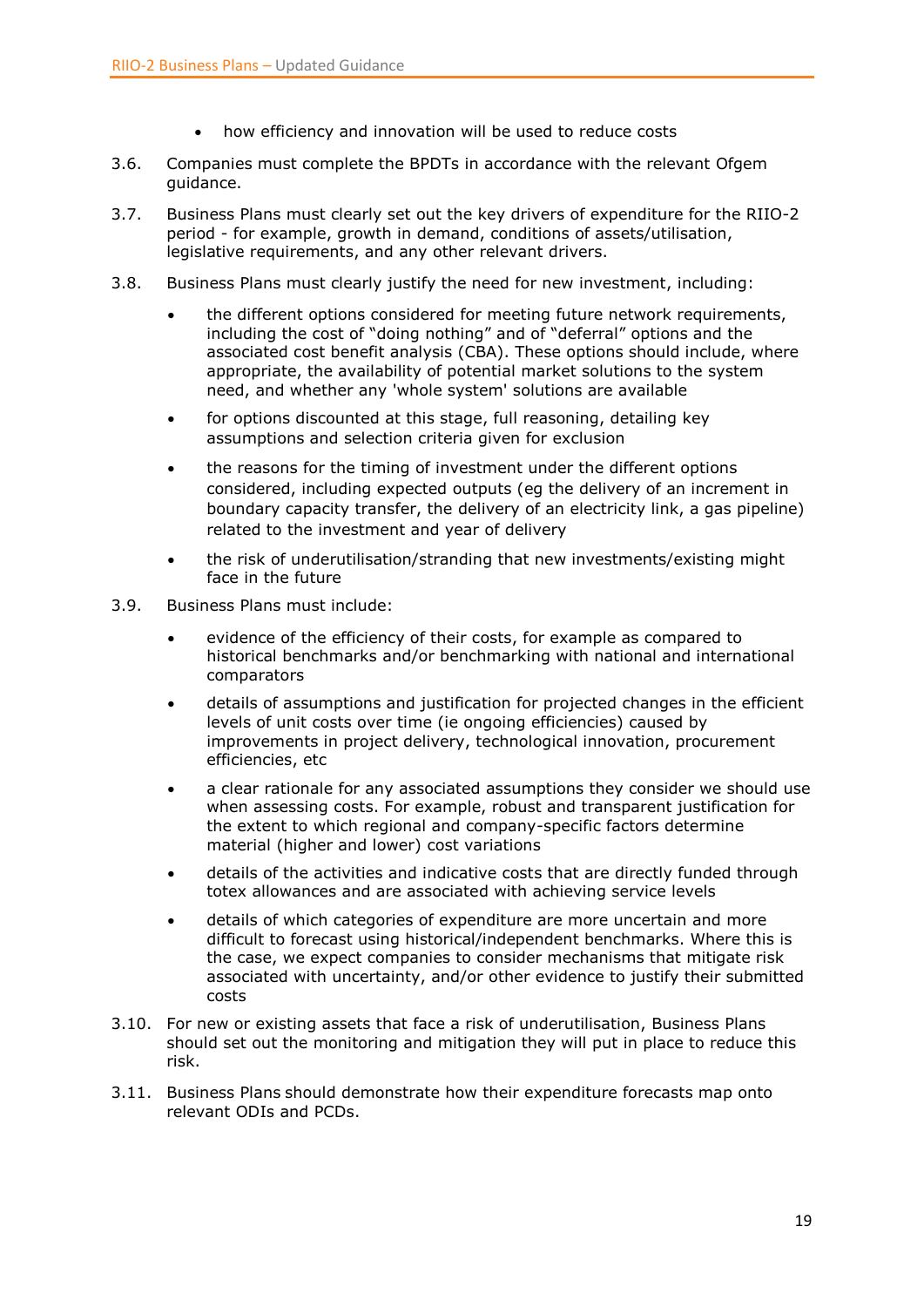# <span id="page-19-0"></span>**Business plan data templates**

- 3.12. BPDTs enable the collection of Business Plan data from all companies on a consistent basis. In March 2019, we issued draft BPDTs and associated guidance, which identify the price terms (mindful of our proposed move away from RPI to CPIH) in which companies should present financial information. We will continue to engage with companies in developing final data templates and associated instructions.
- 3.13. We expect companies to use these draft BPDTs when submitting their draft Business Plans to the RIIO-2 Challenge Group on 1 July 2019 and in October 2019.
- 3.14. We will use the data collected from the draft BPDTs and supporting documents (engineering justifications and CBAs) to test whether we have all the information we require for our cost assessment and to enable us to further develop our approach to assessing efficient costs.
- 3.15. Following our review of draft Business Plan data, we will develop RIIO-2 BPDTs and associated guidance. We expect to issue final BPDTs in September 2019.

# <span id="page-19-1"></span>**Cost benefit analysis (CBA) and engineering justifications**

- 3.16. Both the CBA and engineering justifications are important decision support tools as part of the justification for investment needs in RIIO-2. In demonstrating due diligence has been followed in the appraisal of potential investment decisions by companies, CBAs and engineering justifications should:
	- be consistent with published guidance and recognised best practice, for example the Green book and the Spackman discounting approach
	- demonstrate evidence of structured options development, including consideration of whole system options and non-network options, where applicable, against a baseline scenario which involves the minimum level of intervention that would be required to remain compliant with all applicable regulation
	- demonstrate the value of projects across different scenarios, and include an explicit consideration of (quasi) option values<sup>12</sup> of deferring the investment
	- be clearly linked to the Business Plan, where applicable, with sensitivity to changes in input parameters assessed, for example future energy scenarios
	- act as a robust decision support tool, open to scrutiny and challenge in conjunction with other appropriate means of justification for investment decisions
	- be transparent about which risks, costs and benefits have neither been considered nor monetised as part of the analysis
	- be transparent about assumptions, inputs and rationale for decisions, calculations and results

**.** 

 $12$  Guidance on this option value from Ofgem can be found in our Strengthening strategic and sustainability [considerations in Ofgem decision making,](https://www.ofgem.gov.uk/ofgem-publications/57015/discussion-paper-strengthening-strategic-and-sustainability-considerations-ofgem-decision-making.pdf) and [Real Options and Investment Decision Making](https://www.ofgem.gov.uk/sites/default/files/docs/2012/03/real_options_investment_decision_making.pdf) papers and annexes.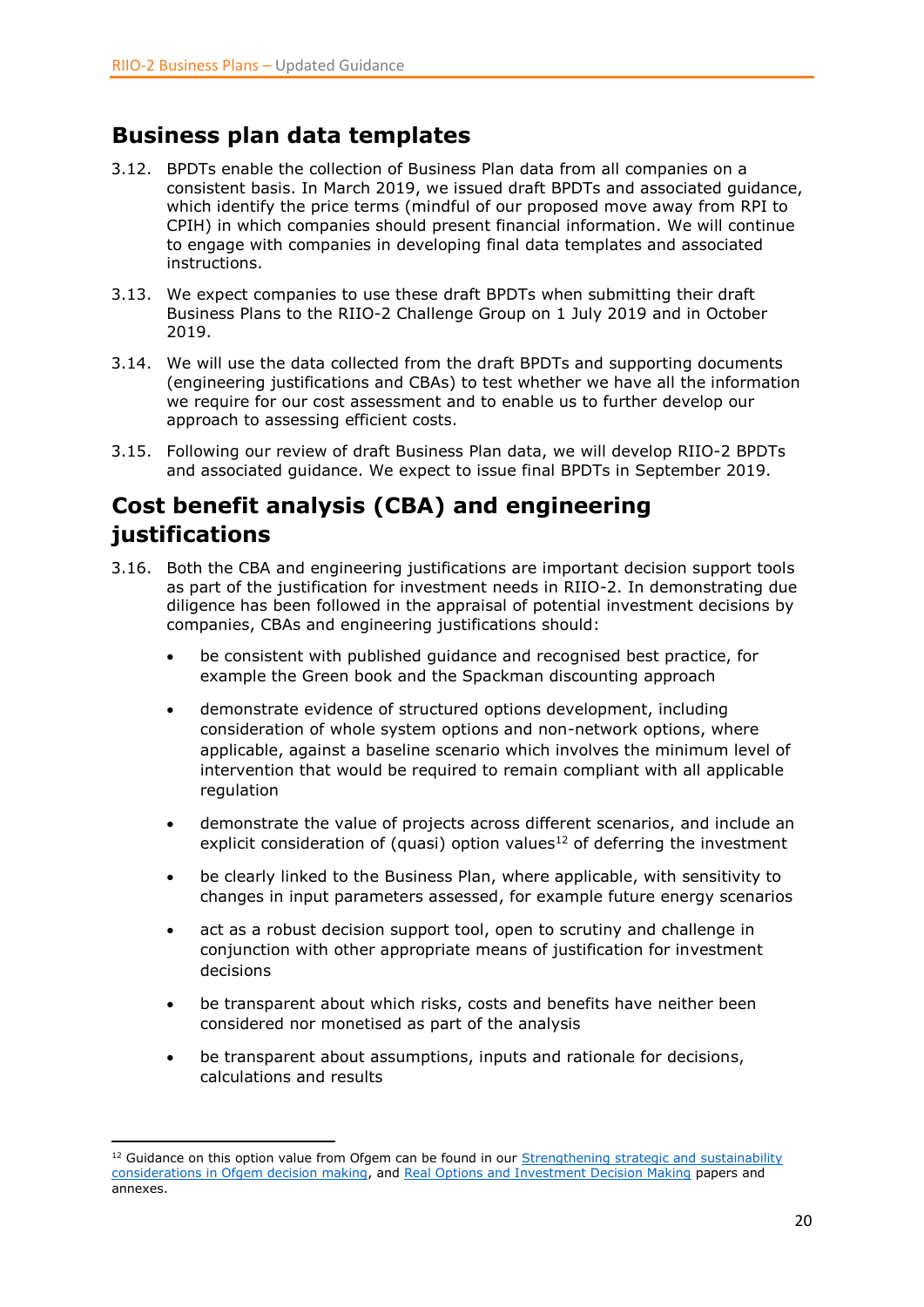3.17. We will continue to work with the companies on a sector-specific basis to agree any further scope for the application of CBA and use of engineering justifications finalise the draft guidance and templates that we issued in March 2019. We expect to publish updated guidance and templates in September 2019.

# <span id="page-20-0"></span>**Financial information**

- 3.18. For business planning purposes, we will provide a Business Plan Financial Model (BPFM) for companies to complete will include additional financial tables - for example for taxation, pensions and asset disposals. We have provided networks with a draft BPFM and will work with networks through the modelling working group to finalise the BPFM in the coming months.
- 3.19. The BPFM will be pre-populated with all the parameters set out in the finance section of the December RIIO-2 sector-specific methodology and forecast closing RIIO-1 price control financial model (PCFM) data, for example regulatory asset value (RAV). It will allow companies to populate with their plans to calculate expected allowed revenues. It will also be used for assessing the financeability of the plan and will include a suite of commonly used financial metrics.
- 3.20. Consistent with RIIO-1, the BPFM is primarily set up to reflect the notional company. However, worksheets have been included to allow analysis of the actual company financing costs, structure and performance.
- 3.21. Companies must complete the BPFM in accordance with Ofgem guidance, including incorporating Ofgem's working assumptions for cost of capital. Companies must also include a financeability assessment for both the notional and actual company, including target ratings.
- 3.22. Business Plans must clearly set out:
	- financial projections for each year of the RIIO-2 period.<sup>13</sup>
	- the company's target ratings and the key financial ratios and qualitative factors used to assess maintenance of those target ratings
	- the results of the Ofgem-suggested set of common stress test scenarios with results clearly explained
	- a clear explanation of any additional stress test scenarios, including rationale, results and commentary of results
	- a clear explanation of the company's proposed capitalisation and depreciation rates, including evidence for any adjustments to capitalisation or depreciation rates required for financeability or bill smoothing purposes. This includes the level of customer support for such adjustments (and/or consideration of customer preferences)
	- clear explanation of the company's dividend and equity issuance policy and strategy
	- fully completed BPDTs in accordance with the relevant Ofgem guidance
- 3.23. Plans must clearly demonstrate:

**.** 

 a clear understanding of financial risk and evidence of risk management measures. This must include a clear explanation of the assumptions

 $13$  It is not a general requirement to provide detailed financial performance projections or bill profile beyond the RIIO-2 period. However, if companies have concerns regarding longer term bill profile, financial performance or credit metrics we would invite companies to submit extended models, if appropriate.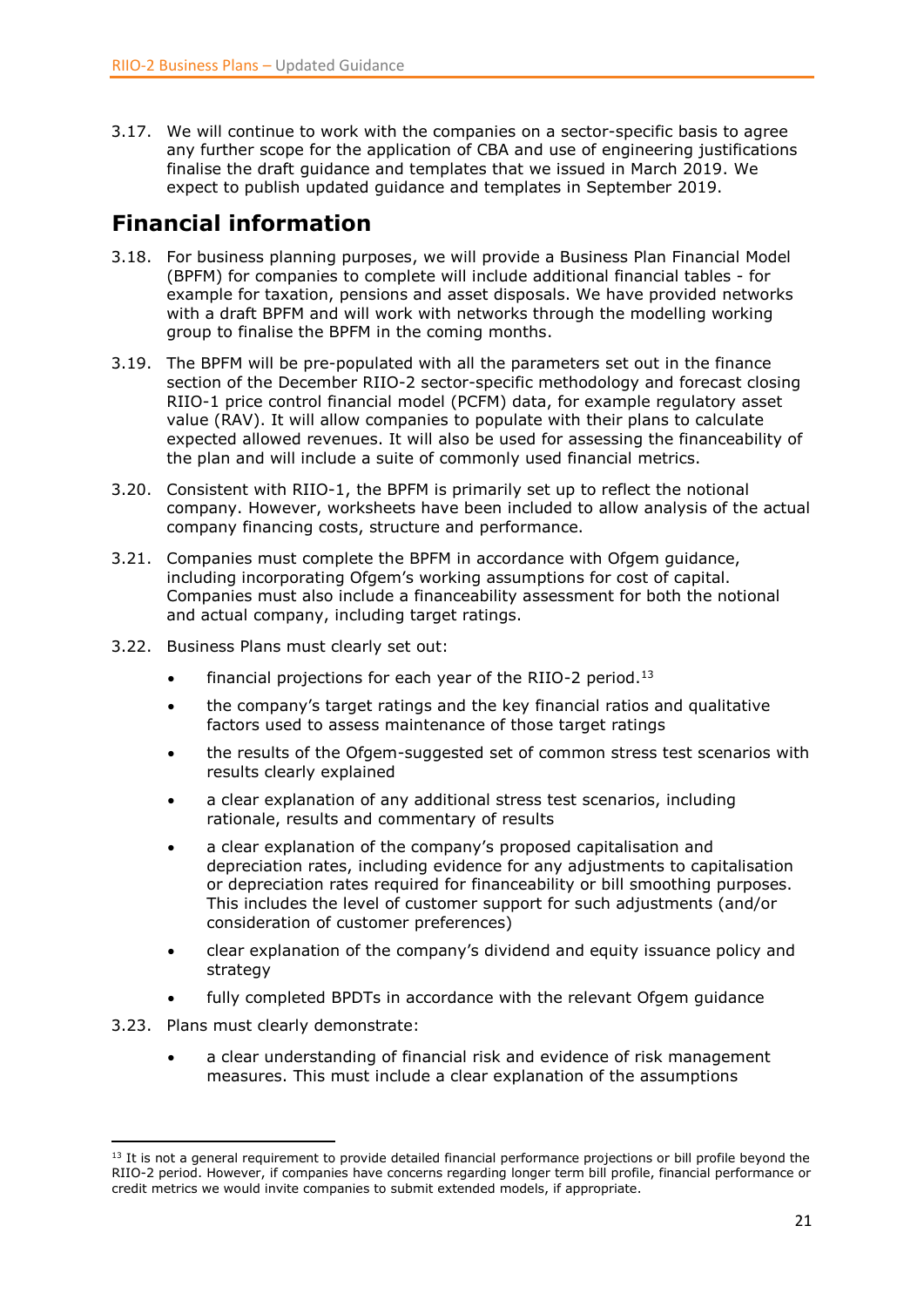underpinning company risk and scenario analysis and description of how risk analysis takes into account company actions for mitigating downside risks

- an assessment of overall risk of the Business Plan and realistic and welljustified proposals for notional gearing
- that the plan is financeable on both a notional and actual capital structure basis, or that all applicable measures to aid financeability have been considered, including robust supporting evidence and justification
- robust justification for any proposed company-specific alternative cost of capital estimates (for example for RAV-weighted debt index for networks with unusual RAV growth profiles), including customer support for any such alternatives
- 3.24. In December 2018, we consulted on our approach to financeability<sup>14</sup> and in March 2019 we published a further information document<sup>15</sup> setting out further guidance to Transmission and Gas Distribution companies with regards to how they should assess financeability in their Business Plans. This further information document set out our proposed approach to financeability and the various credit and equity ratios that are included in the BPFM.

**<sup>.</sup>** <sup>14</sup> See section 4 of the finance annex to the Sector Specific Methodology Consultation:

[https://www.ofgem.gov.uk/system/files/docs/2018/12/riio-2\\_finance\\_annex.pdf](https://www.ofgem.gov.uk/system/files/docs/2018/12/riio-2_finance_annex.pdf)

<sup>15</sup> <https://www.ofgem.gov.uk/publications-and-updates/financeability-assessment-riio-2-further-information>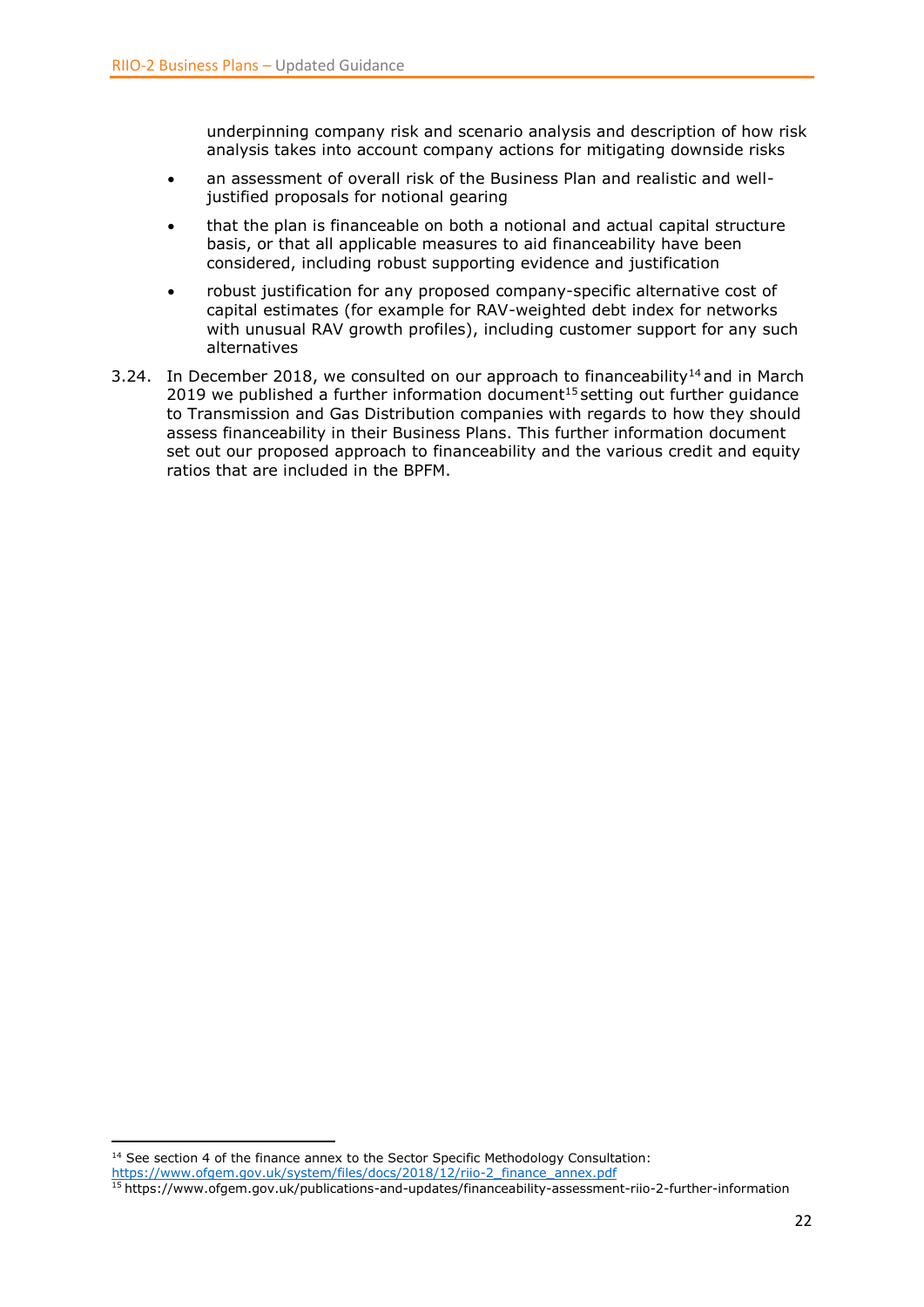# <span id="page-22-0"></span>**4. Presentation and structure of plans**

### **Presentation**

- 4.1. Plans should be concise no longer than 200 pages excluding BPDTs, Investment Packs and the BPFM - with the emphasis on keeping the core narrative as short as possible, while presenting proportionate evidence and justification for the proposed expenditure and outputs.
- 4.2. Where the company needs to provide further information it should use annexes. Though annexes will not count towards the 200-page limit, companies should, to the fullest extent possible, ensure that the core narrative contains all information relevant to Ofgem's assessment of the plan. Annexes should be clearly signposted and referenced within the core Business Plan text.
- 4.3. More technical information may be provided in the annex documents but the company should still ensure that the annexes are as clear and readable as the rest of the Business Plan. Business Plans should be clearly written, with considerable emphasis on making them as easy to read as possible (avoiding small font sizes).

### **Structure**

- 4.4. Though Ofgem does not prescribe a particular structure that plans must follow, it is important to ensure that we can easily identify material contained in the plans that will be relevant to our assessment. Therefore, plans should cover each of the sections set out in this document. These should be clearly labelled so that we are able to access all of the information that we require in each of these areas.
- 4.5. Companies should try to ensure that the information relevant to each assessment area is presented in its relevant chapter or section (rather than spread throughout the plan, for example).
- 4.6. Where it is not possible to include all information relevant to an assessment area within its own single chapter or section (for example where a supplementary annex is required), companies will need to clearly identify where in the plan the relevant material is located. Therefore, each plan should include a table that maps information on these key areas to relevant parts of the plan.

### **Cross-referencing**

- 4.7. In order to successfully navigate the plans, companies should effectively crossreference between different sections. Hyperlinks should be included when referencing any of the data tables, annexes or any further detail which is explored elsewhere in the plan.
- 4.8. It is important to have clear links between the data tables and the core narrative sections. Data tables should be clearly numbered and any data in the narrative should be clearly linked to the relevant data table number (and hyperlink wherever possible). For each data table there should also be a link to where in the main narrative this data is discussed. For some data tables this may be more than one part of the plan that describes the data.

### **Business Plans in the Gas Distribution sector**

4.9. In the Gas Distribution sector, where a company is the operator of more than one network area, it may choose to submit separate Business Plans, or separate elements of its Business Plan, for each area. This should only be in exceptional circumstances and the company should clearly demonstrate why this is merited. We do not expect there to be any repetition of content between these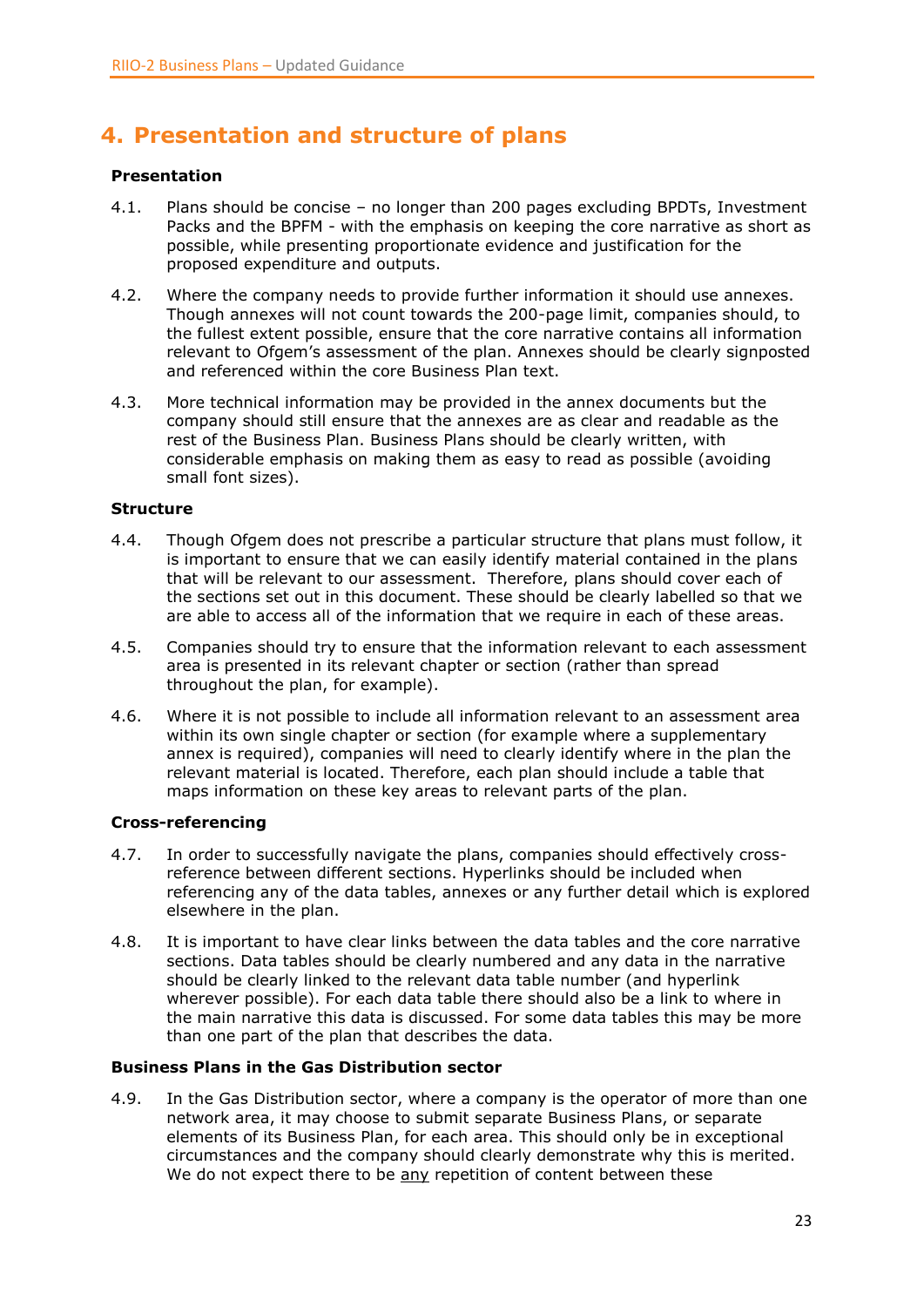submissions and the Company should consider whether separate annexes to a single document may be a more appropriate format for detailing any area-specific content that differs from the rest of their plan. The does not preclude a Company choosing to publish separate plans for each area for the benefit of its regional stakeholders.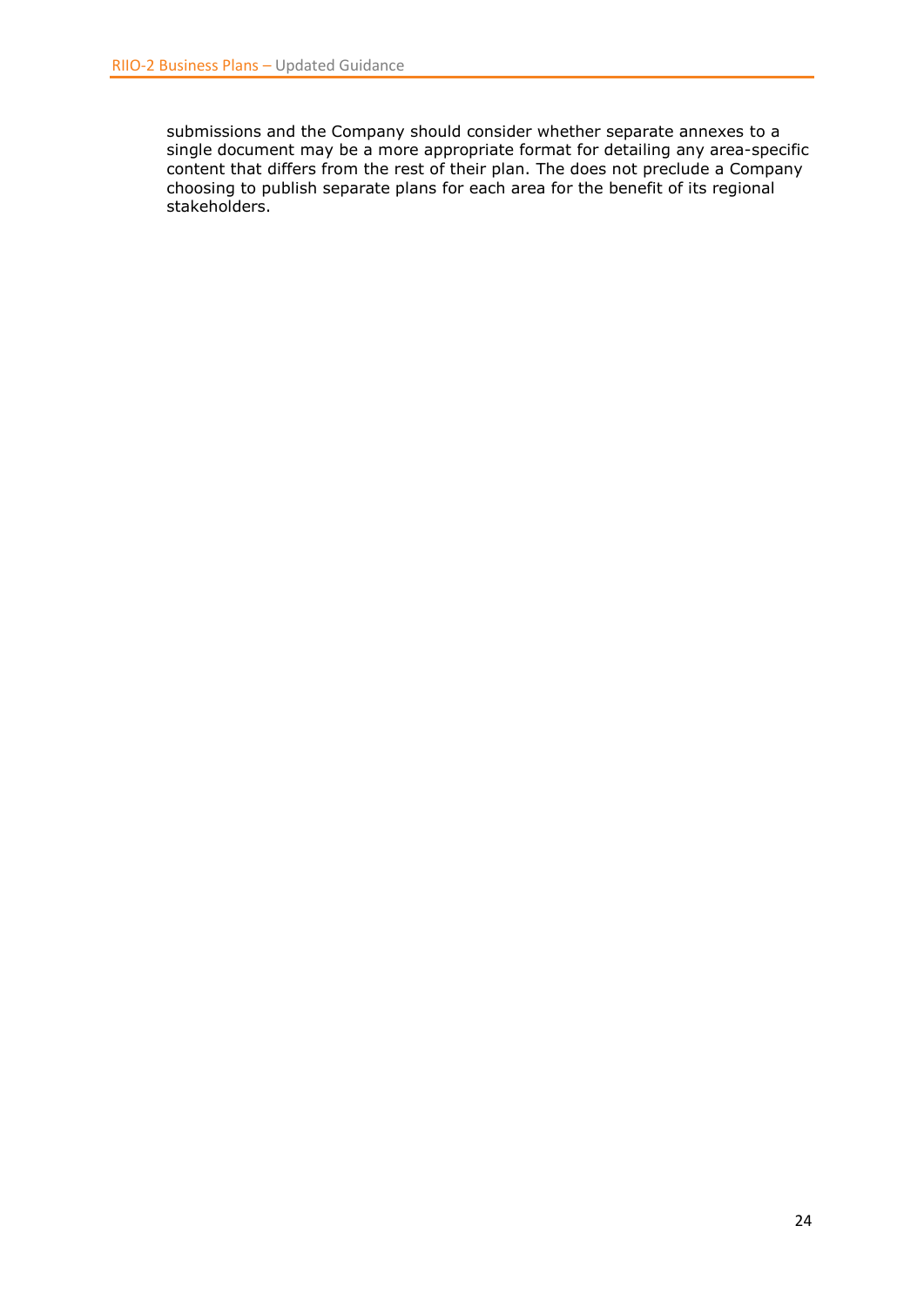# <span id="page-24-0"></span>**5. The Business Plan Incentive**

- 5.1. In Chapter 11 of the SSMD, we set out our decision on the introduction of a new Business Plan Incentive (BPI) for the gas distribution, gas transmission and electricity transmission sectors in RIIO-2.
- 5.2. The purpose of the BPI is to drive benefits for consumers by rewarding companies for plans that offer consumers additional benefits and value for money. Companies that submit Business Plans that fail to meet minimum requirements or that have poorly justified cost forecasts will incur a penalty.
- 5.3. Business Plans will be assessed in the following way:
	- **Stage 1** we will carry out a qualitative assessment of Business Plans in order to ensure that they contain all of the information that we consider to be the minimum required. The minimum requirements are set out in this Business Plan Guidance. If Ofgem finds that a plan has failed to meet the minimum requirements, an upfront penalty of 0.5% of allowed baseline totex<sup>16</sup> will be levied on the company. Where this is the case, the company would not be eligible for any reward under the BPI but could still be penalised under Stage 3.
	- **Stage 2** We will carry out a qualitative assessment of what additional value the Business Plan offers to consumers. Companies may bid for a reward on the quality aspects of its plan as revealed through a 'Consumer Value Proposition' (CVP). In its CVP, a company should demonstrate the additional value its plan will generate for existing and future consumers and consumers in vulnerable situations. The reward will be reflective of this additional value. The reward may be linked to delivery where relevant.
	- **Stage 3** We will review the forecasts for costs assessed by Ofgem to be lower-confidence baseline costs included in companies' plans. Any costs deemed to be poorly justified and removed by Ofgem from the companies' forecasts through this cost assessment process will be subject to a penalty. The size of the penalty will be 10% of the value of those poorly justified costs removed by Ofgem from the companies' forecasts.
	- **Stage 4** We will review the cost forecasts for costs assessed to be highconfidence baseline costs included in companies' plans. An upfront reward will be available to companies that submit forecasts lower than a benchmark that Ofgem would otherwise have used in setting the allowance.

 $\overline{a}$ <sup>16</sup> Based on totex allowances in Final Determinations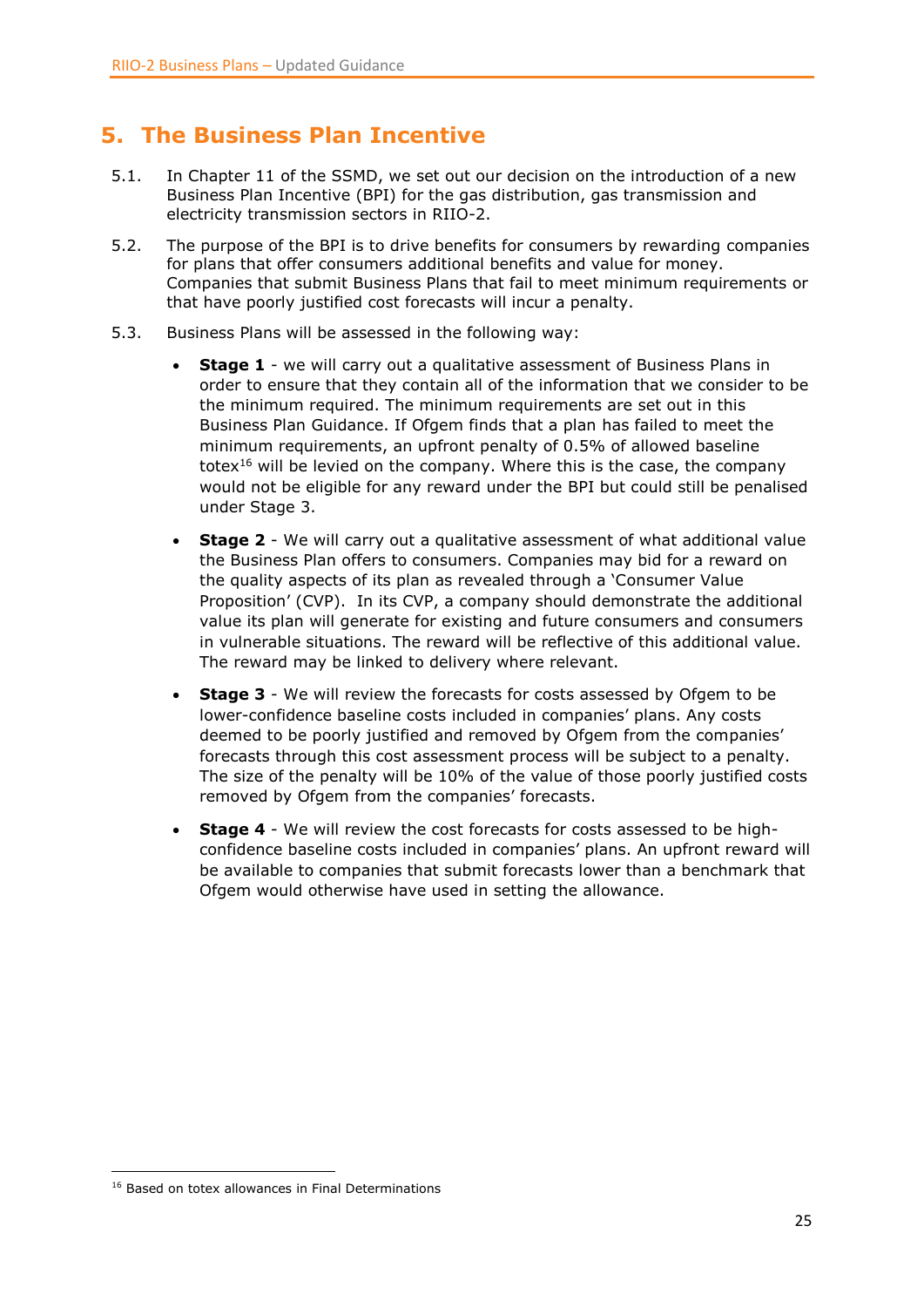

- 5.4. Stages 1 and 2 of the BPI involve carrying out a qualitative assessment of companies' Business Plans. This guidance document sets out the minimum requirements that are relevant to the Stage 1 assessment and our approach to the Stage 2 assessment. Stages 3 and 4 of the BPI involve a separate assessment of the costs included within companies' Business Plans. This guidance document does not provide detail on the approach Ofgem will take to cost assessment.
- 5.5. Ofgem will take into account the views of the Ofgem RIIO-2 Challenge Group and companies' Customer Engagement and User Groups in its assessment of Business Plans. This includes the assessment of:
	- whether the minimum requirements have been met at the BPI Stage 1 assessment.
	- whether activities with associated costs included in the Business Plan are sufficiently well justified (including but not limited to the Stage 3 assessment).
	- whether and to what extent each company's CVP genuinely represents additional benefits to consumers, including views on any quantification of such benefits.
	- whether appropriately independent baselines have been proposed to justify the classification of costs as high-confidence baseline costs (including but not limited to the Stage 4 assessment)

### **Stage 1: Minimum requirements**

- 5.6. We expect Business Plans to be fully justified and accompanied by all relevant evidence, including expert and where appropriate legal (on a confidential basis if need be).
- 5.7. To meet the minimum requirements, we expect the plan to both **complete** and to be of a satisfactory **quality**. A plan that does not meet these requirements will be subject to a penalty.
- 5.8. For a plan to be **complete** under the Stage 1 BPI assessment, it must, as a minimum: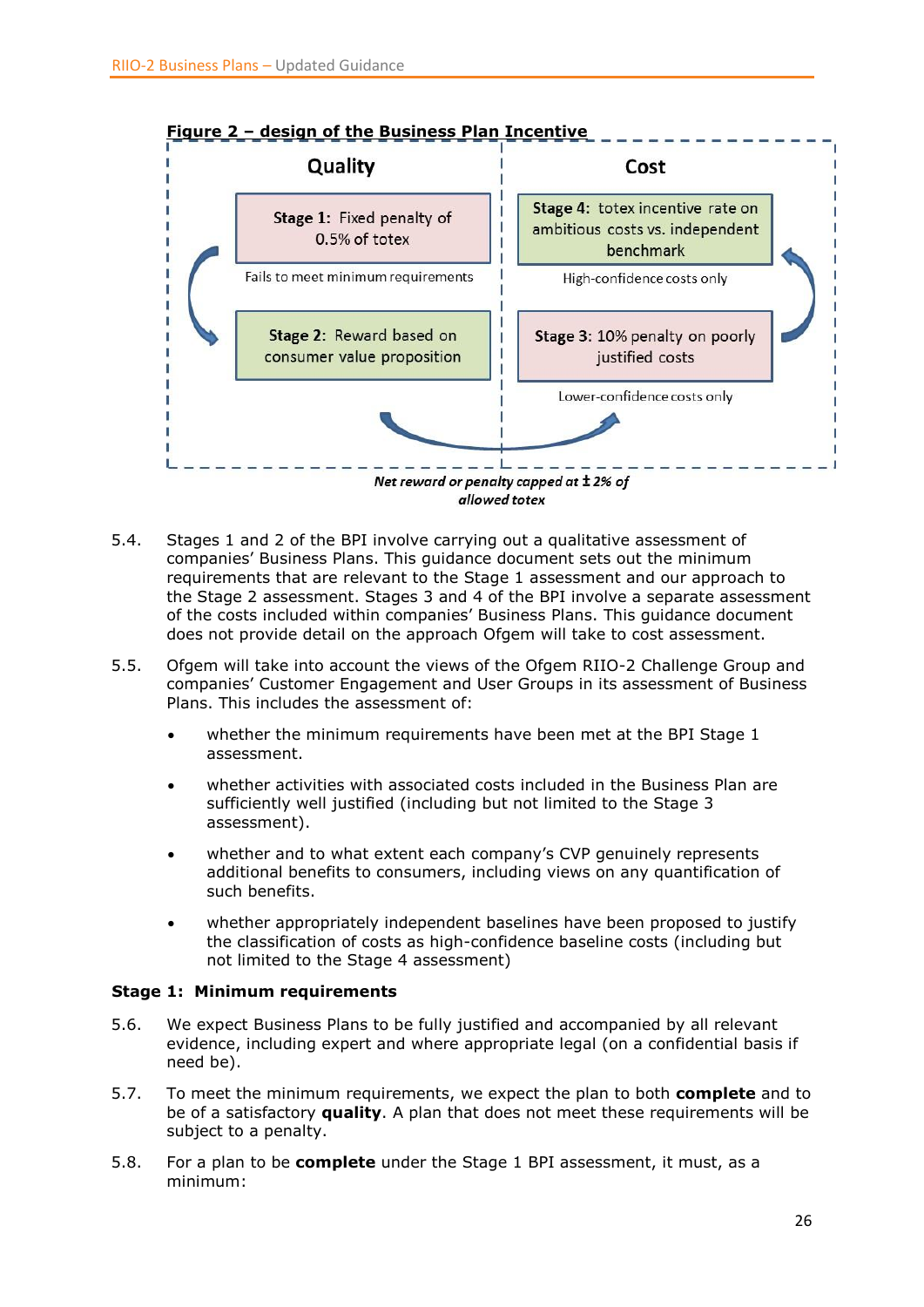- contain all the material detailed in this guidance
- be presented in a clear and understandable manner and in line with the timetable for submissions
- follow the guidance given in this document on presentation and structure
- have been subject to a robust and auditable quality assurance process to prevent inaccuracies and mistakes
- comply with Ofgem's Data Assurance Guidance for Electricity and Gas Network Companies $17$
- demonstrate how that its plan has been tested, challenged and developed using the enhanced engagement process $18$
- include a clear explanation of what has changed in the Business Plan from 1 July to 1 October to final submission to Ofgem 9 December
- demonstrate that the plan is financeable on both a notional and actual capital structure basis, or that all applicable measures to aid financeability have been considered, including robust supporting evidence and justification.
- 5.9. For a plan to be of satisfactory **quality** under the Stage 1 BPI assessment it will need to be well justified. This will include an assessment, where appropriate, of whether:
	- the proposals are underpinned by robust and substantiated evidence, including that of consumer expectations and willingness to pay
	- there is a credible plan for delivery, that takes into account current levels of performance and any steps necessary to improve upon these
	- commitments are proposed that offers safeguards on the delivery of the Plan's ambitions
	- the proposals have been informed by, and subject to the challenge of the enhanced engagement process. Where disagreements with the company's proposals have arisen, we will expect the company to have explained in their Plan the nature of this disagreement and the justification for the Company's positions
- 5.10. As set out above, we will assess the completeness and quality of each element of the plan. Any element that fails to meet the minimum requirement will be assessed as having failed to pass Stage 1.
- 5.11. Our view on whether the plan is both complete and of satisfactory quality will take into consideration, together with all other relevant matters, the reports we receive from the Ofgem RIIO-2 Challenge Group and companies' Customer Engagement and User Groups.

### **Stage 2: the Consumer Value Proposition**

**.** 

5.12. Stage 1 of the BPI seeks to ensure that Business Plans meet the minimum requirements. Under the Stage 2 of the BPI, we will assess what additional value beyond the minimum requirements the plan offers. Only companies that are

<sup>&</sup>lt;sup>17</sup> <https://www.ofgem.gov.uk/publications-and-updates/data-assurance-guidance>

 $18$  We issued a guidance on enhanced stakeholder engagement on 09 April. This can be accessed here: [https://www.ofgem.gov.uk/system/files/docs/2018/04/riio-](https://www.ofgem.gov.uk/system/files/docs/2018/04/riio-2_enhanced_stakeholder_engagement_guidance_v13_final.pdf)

[<sup>2</sup>\\_enhanced\\_stakeholder\\_engagement\\_guidance\\_v13\\_final.pdf](https://www.ofgem.gov.uk/system/files/docs/2018/04/riio-2_enhanced_stakeholder_engagement_guidance_v13_final.pdf)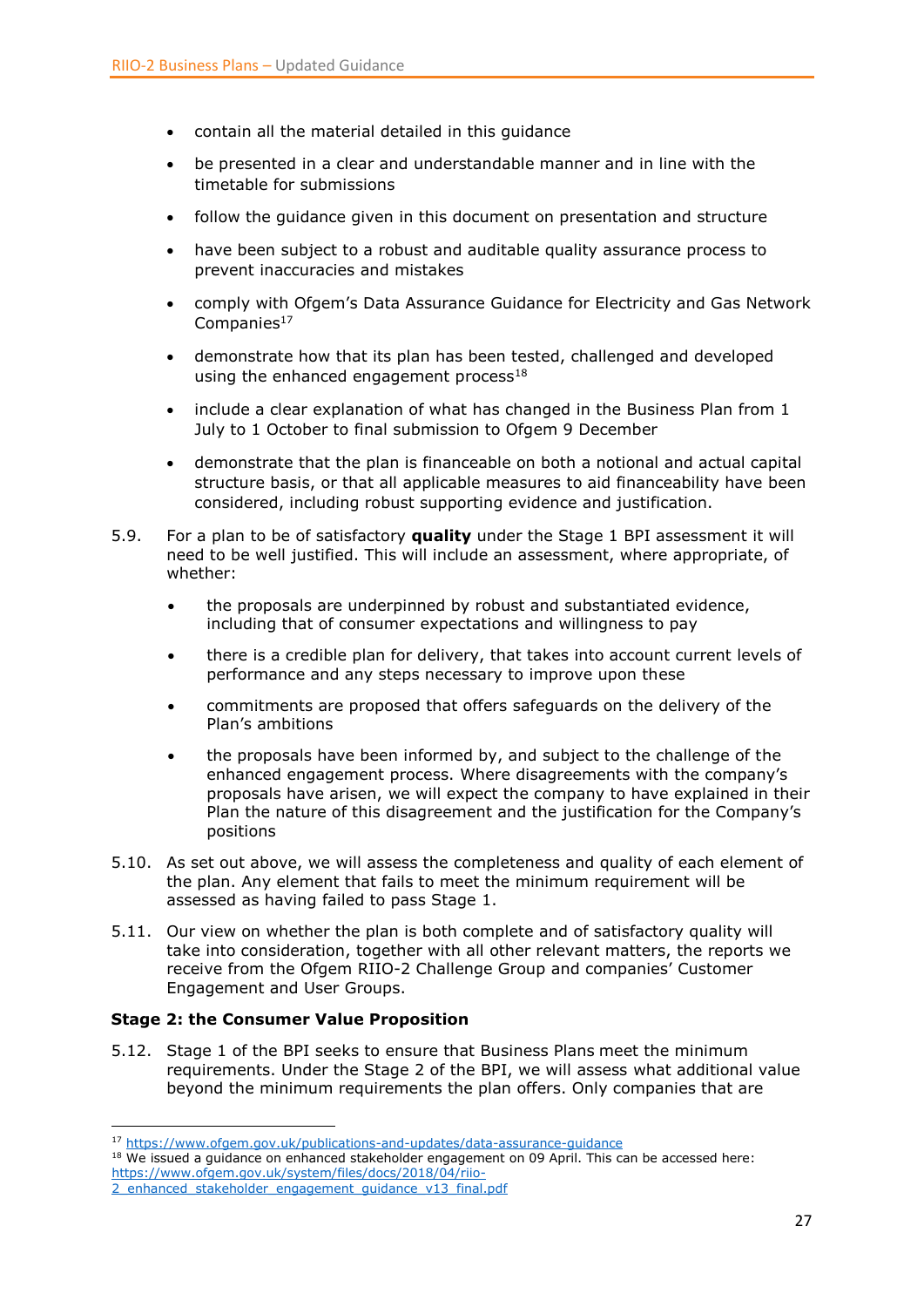assessed to have met all of the minimum requirements at Stage 1 will be able to earn a reward under this part of the BPI.

- 5.13. Under the CVP, Business Plans should set out the ways in which their plan goes beyond the minimum requirements and how this will lead to benefits for consumers. Ofgem will assess the proposals included within the CVP and determine whether a reward should be paid to the company and, if so, the size of the reward.
- 5.14. The CVP must be summarised clearly within the Buisness Plan. However, it may draw upon material that is embedded within each of the relevant areas that contribute towards the CVP.
- 5.15. The following are illustrations of the type of activities that might inform a CVP. To be clear, this is not a tick-box exercise and the inclusion of the following will not automatically lead to a business plan reward. What we will expect to see accompanying these type of activities is evidence of the associated additional value to either current and future consumers, or consumers in vulnerable situations. Where possible, this evidence should be quantitative and independently substantiated and take into account any distributional impacts on different consumer types. It is this additional value that will be taken into account in the Stage 2 assessment.
- 5.16. However, Ofgem considers that companies could include within their CVP proposals for:
	- service quality levels that are higher than existing levels and delivered at the same or lower cost
	- bespoke outputs in aspects of service provision that are not currently reflected in the existing framework of outputs
	- commitments for stakeholder engagement, which could take the form of bespoke outputs, likely to result in measurable positive outcomes for consumers
	- well-justified initiatives in the Environmental Action Plan to reduce the environmental impacts of the network that will result in measurable outcomes that are valued by consumers
	- uncertainty mechanisms that highlight risks to consumers of which Ofgem would not otherwise have been aware
	- an innovation strategy likely to drive forward energy system thinking and address consumer vulnerability
	- whole system approaches likely to drive forward the industry including proposals for data sharing
	- strategies and implementation plans likely to deliver positive impacts for consumers in vulnerable situations, including use of the consumer vulnerability use it or lose it allowance in gas distribution
	- the company's commitment to an above-BAU approach to sharing information and data with relevant parties to facilitate greater whole system coordination
- 5.17. The above list is not exhaustive and companies are encouraged to think broadly about the areas within which they can show how their plan offers additional value.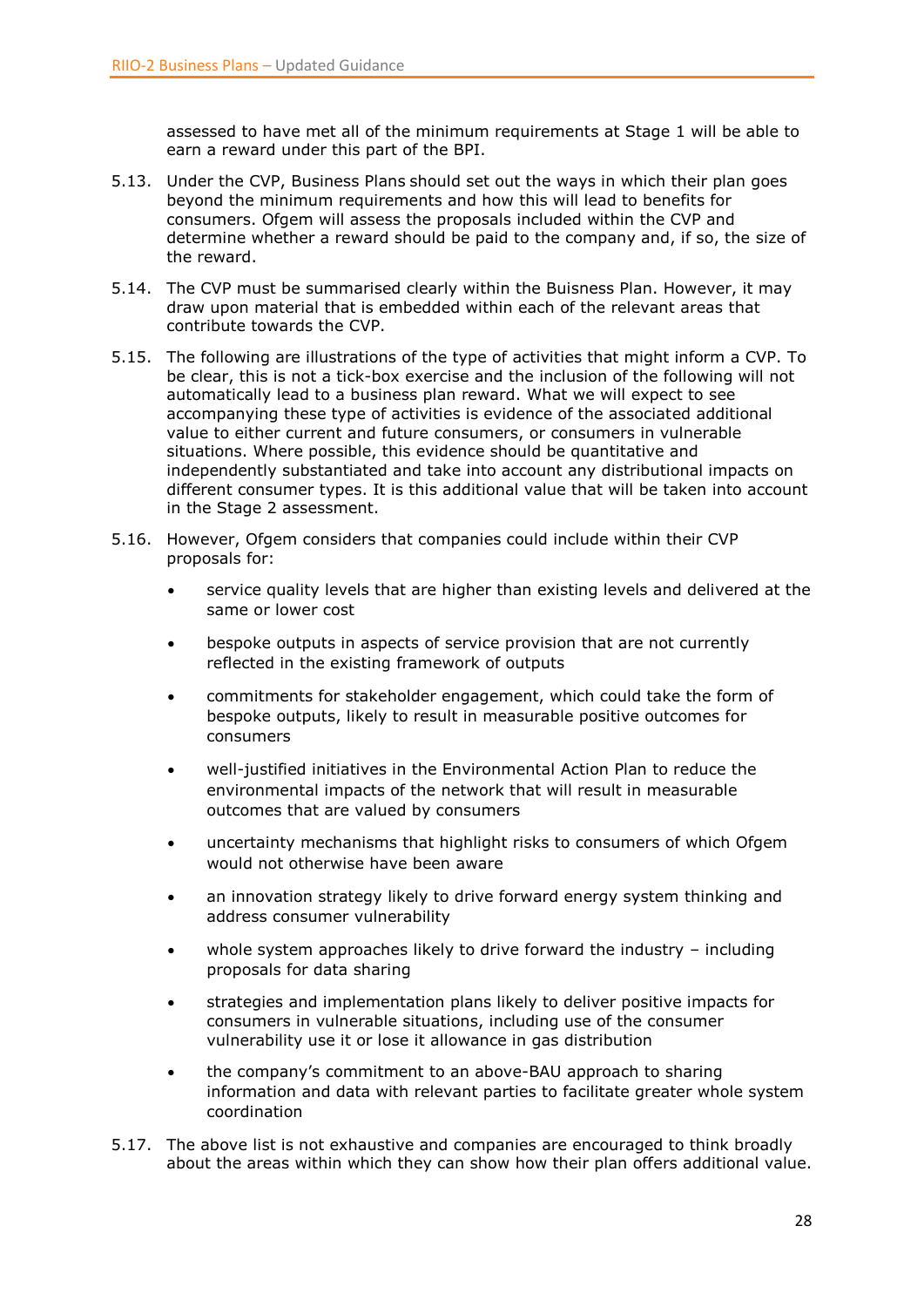- 5.18. If the company receives a reward under this element of the BPI, Ofgem will consider whether it should include provision for the clawback of the reward in the event that the commitment(s) in question are not delivered. Companies should consider this in their Business Plan and, where appropriate, commit to returning any associated rewards in the event of non-delivery.
- 5.19. As with Stage 1, our view on the CVP will take into consideration, together with all other relevant matters, the reports we receive from the Ofgem RIIO-2 Challenge Group and companies' Customer Engagement and User Groups.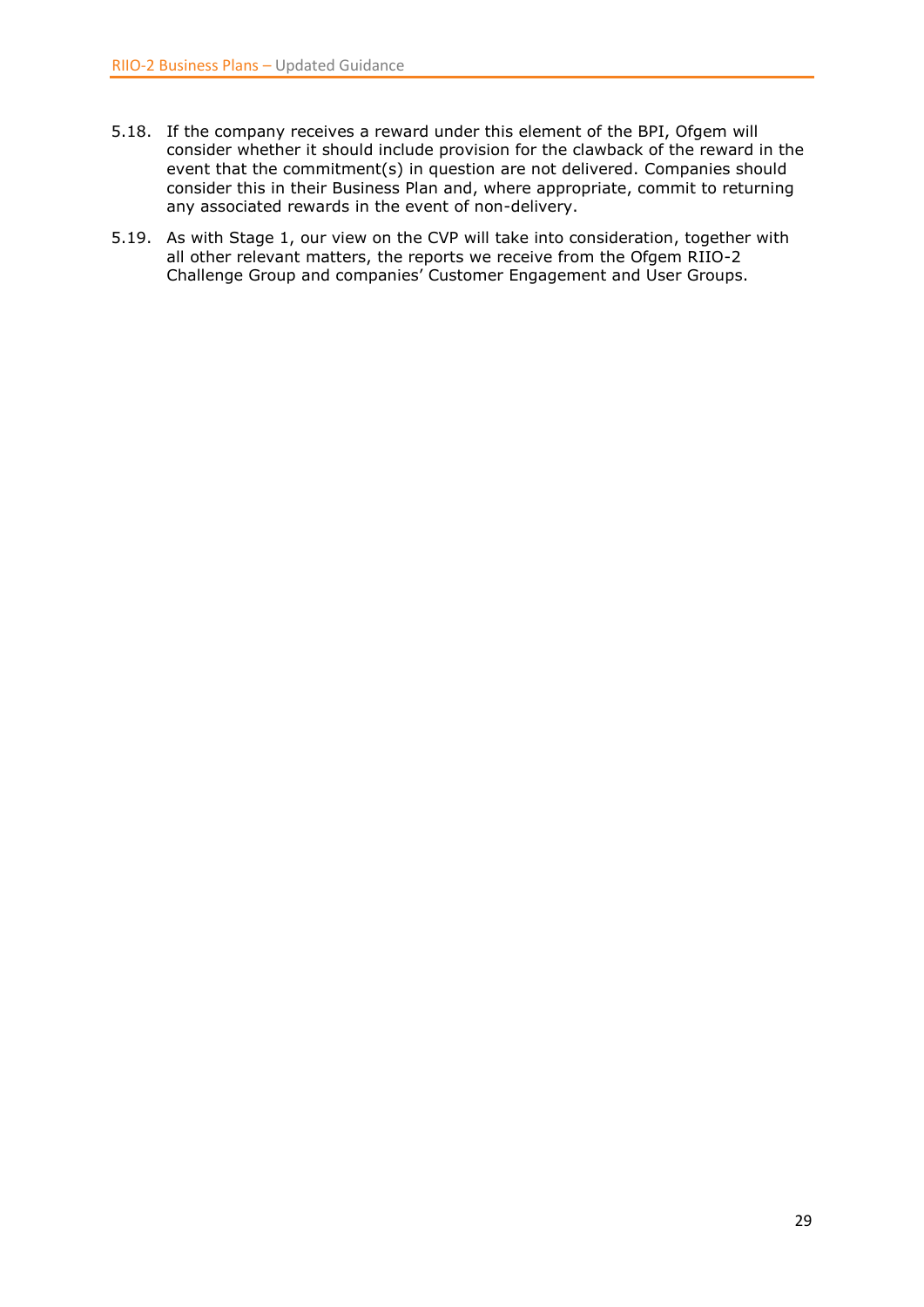# <span id="page-29-0"></span>**6. Next Steps**

# <span id="page-29-1"></span>**Transmission, Gas Distribution and Electricity System Operator price controls**

- 6.1. The gas distribution companies and gas and electricity transmission network companies will make the formal submission of their Business Plans to us in December 2019.
- 6.2. Prior to this, the companies should submit a complete draft of their plans, including submission of BPDTs, to the RIIO-2 Challenge Group on 1 July 2019 and then a second draft on 1 October 2019. This is to ensure there are at least two rounds of challenge before the final Business Plan is submitted to by 9 December 2019.
- 6.3. We will hold open hearings prior to our Draft Determinations to focus on areas of disagreement or contention raised by the various groups and to invite any other evidence in support of, or against, company Business Plans.
- 6.4. The full timescales for Business Plan submission is detailed in Table 2. As noted above, we issued draft RIIO-2 BPDTs at a sectoral level in March 2019. We expect companies to use these draft BPDTs when submitting draft Business Plans on 1 July 2019.
- 6.5. We will further develop the BPDTs following our review of draft Business Plan data. We expect to issue the final BPDTs in September 2019, which we expect companies to use for their final submissions in December 2019.

| <b>Indicative high-level milestones</b><br>for Electricity Transmission, Gas Transmission, Gas Distribution and<br><b>Electricity System Operator price controls</b> |                                                                                                                                         |  |
|----------------------------------------------------------------------------------------------------------------------------------------------------------------------|-----------------------------------------------------------------------------------------------------------------------------------------|--|
| 24 May 2019                                                                                                                                                          | Sector Specific Methodology Decision                                                                                                    |  |
| 1 July 2019                                                                                                                                                          | 1 <sup>st</sup> draft Business Plan provided to RIIO-2 Consumer Challenge Group<br>and Company User Groups / Customer Engagement Groups |  |
| 1 October                                                                                                                                                            | 2 <sup>nd</sup> draft Business Plan provided to RIIO-2 Consumer Challenge Group                                                         |  |
| 2019                                                                                                                                                                 | and Company User Groups / Customer Engagement Groups                                                                                    |  |
| 9 December                                                                                                                                                           | Companies' Business Plan formal submission to Ofgem & RIIO-2                                                                            |  |
| 2019                                                                                                                                                                 | Consumer Challenge Group and Company User Group/Customer                                                                                |  |
|                                                                                                                                                                      | Engagement reports on Business Plans to Ofgem.                                                                                          |  |
| Q1/Q2 2020                                                                                                                                                           | Open hearings                                                                                                                           |  |
| June 2020                                                                                                                                                            | <b>Draft Determinations</b>                                                                                                             |  |
| November<br>2020                                                                                                                                                     | <b>Final Determinations</b>                                                                                                             |  |
| December<br>2020                                                                                                                                                     | Statutory consultation on licence modification                                                                                          |  |
| February 2021                                                                                                                                                        | Decision on licence modification                                                                                                        |  |
| 1 April 2021                                                                                                                                                         | Start of RIIO-2 price control for Electricity Transmission,                                                                             |  |
|                                                                                                                                                                      | Gas Transmission, Gas Distribution and Electricity System Operator<br>price controls                                                    |  |

### **Table 2: RIIO-2 Timeline**

# <span id="page-29-2"></span>**Electricity distribution price control**

6.6. The next electricity distribution price control (RIIO-ED2) starts in April 2023 - two years after the other sectors. As part of the RIIO-ED2 process, companies will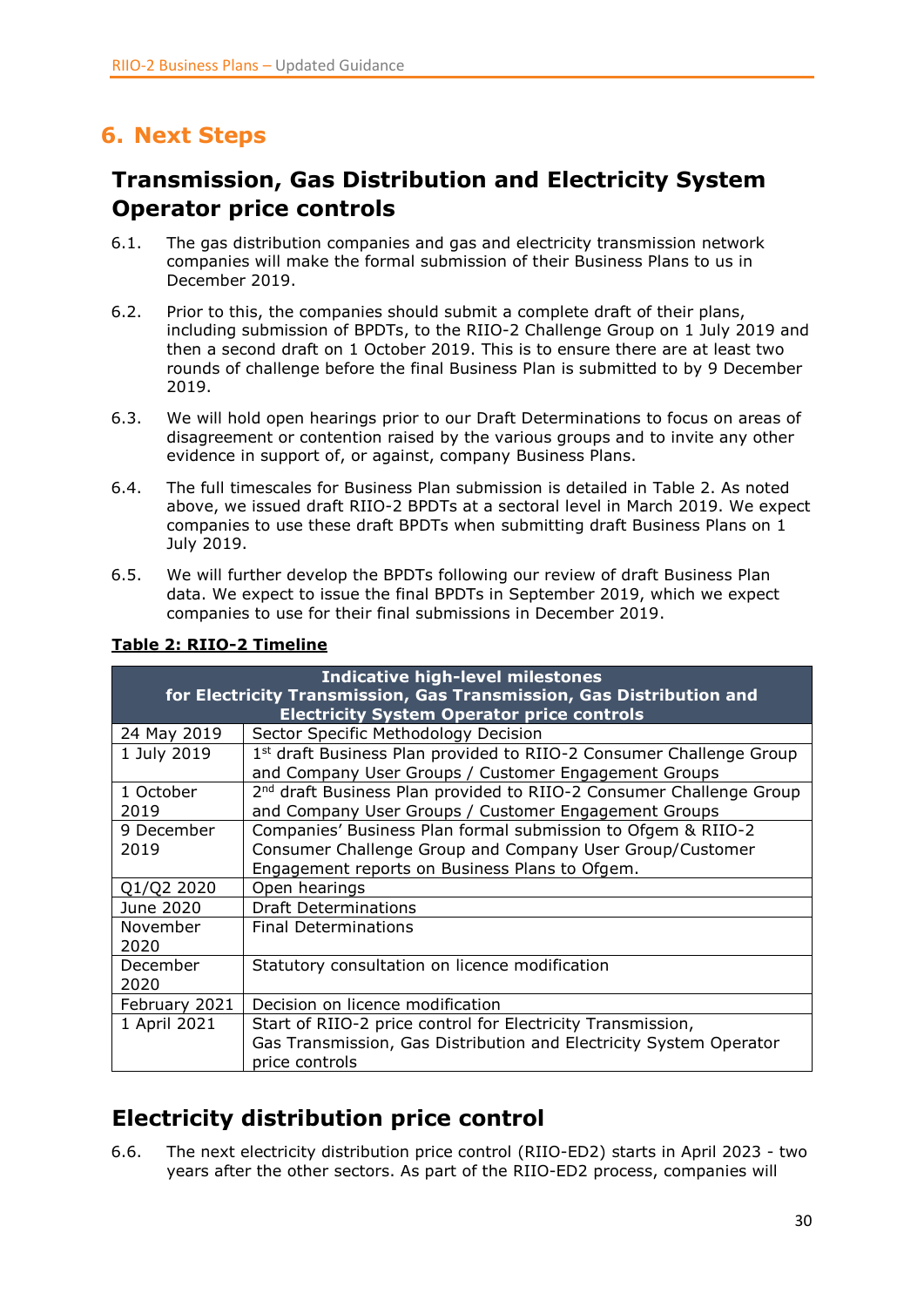also be expected to submit both draft and final Business Plans to the Challenge Group. Our indicative forward workplan for RIIO-ED2 is below in Table 3. The final timescales will depend on whether we retain fast-tracking for electricity distribution companies. We intend to start the consultation process via our open letter for RIIO-ED2, due to be issued in Q3 2019.

### **Table 3: Indicative timeline for RIIO-ED2**

| <b>Indicative high-level milestones for RIIO-ED2</b> |                                                                                                                                                                                                                                                                                   |  |
|------------------------------------------------------|-----------------------------------------------------------------------------------------------------------------------------------------------------------------------------------------------------------------------------------------------------------------------------------|--|
| Q3 2019                                              | ED Open letter issued                                                                                                                                                                                                                                                             |  |
| Q2 / Q3<br>2020                                      | ED Sector methodology consultation                                                                                                                                                                                                                                                |  |
| Q4 2020                                              | ED Sector methodology decision                                                                                                                                                                                                                                                    |  |
| $TBC -$<br>2021/2022                                 | Business Plan submission, analysis and determinations (note that the<br>timetable for this stage will be determined through the earlier<br>consultation and decision processes. It will be dependent on policy<br>decisions in relation to fast-tracking and enhanced engagement) |  |
| Q4 2022                                              | Statutory consultation on licence modification                                                                                                                                                                                                                                    |  |
| Q1 2023                                              | Licence modification decision                                                                                                                                                                                                                                                     |  |
| 1 April 2023                                         | Start of RIIO-ED2 price control                                                                                                                                                                                                                                                   |  |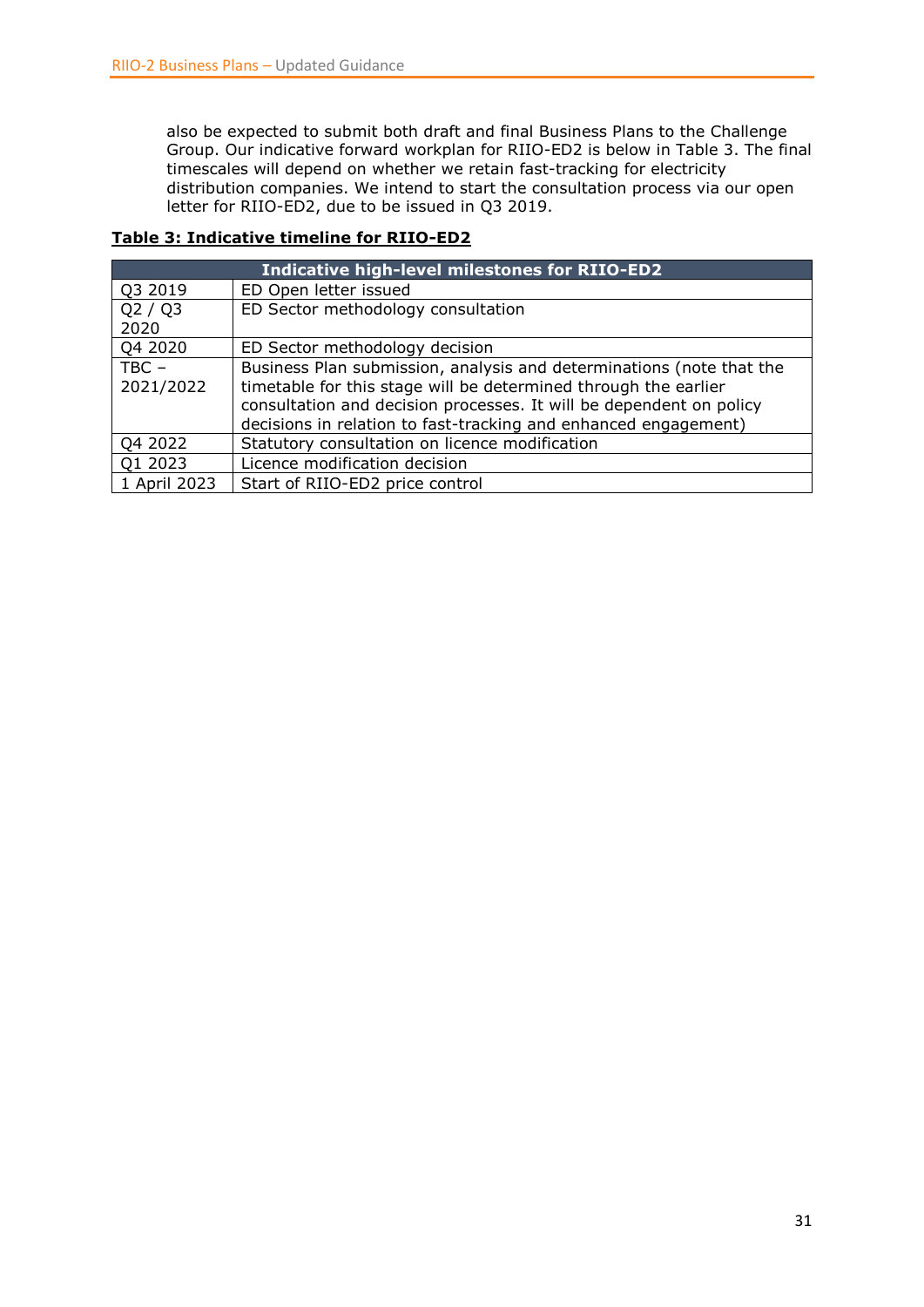# <span id="page-31-0"></span>**Appendix 1- Sector-specific Business Plan requirements set out in the SSMD**

This appendix lists additional sector-specific Business Plan requirements, as set out in our SSMD sector annexes. Companies should refer to the sector annexes where we have set out these requirements.

| <b>Gas distribution</b>                                                                    | <b>Reference in RIIO-2</b><br><b>Sector Specific</b><br><b>Methodology - Gas</b><br><b>Distribution Annex</b><br>(paragraph) |
|--------------------------------------------------------------------------------------------|------------------------------------------------------------------------------------------------------------------------------|
| Consumer vulnerability and carbon monoxide safety awareness<br>use-it-or-lose-it allowance | 2.35, 2.37                                                                                                                   |
| Ambition and delivery on consumer vulnerability                                            | 2.46                                                                                                                         |
| <b>Fuel Poor Network Extension Scheme</b>                                                  | 2.74, 2.76                                                                                                                   |
| Emergency response $-$ cost assessment                                                     | 2.111                                                                                                                        |
| Average restoration time incentive for total unplanned<br>interruptions                    | 2.148, 2.149, 2.150,<br>2.151, 2.152, 2.163                                                                                  |
| Shrinkage                                                                                  | 3.33, 3.36, Appendix 2                                                                                                       |
| Decarbonisation of heat - Low and no regrets heat<br>decarbonisation projects              | 3.43, 3.47                                                                                                                   |
| Decarbonisation of heat - biomethane                                                       | 3.78, 3.81                                                                                                                   |
| Repex                                                                                      | Business plans must<br>include proposals for<br>targets discussed in 4.23<br>to 4.28                                         |
| GDN record keeping                                                                         | 4.73, 4.74, 4.75,<br>Appendix 3                                                                                              |
| Gas holder demolitions                                                                     | 4.83, 4.84, Appendix 4                                                                                                       |
| <b>Smart Meters rollout costs</b>                                                          | 6.17                                                                                                                         |
| Lane rental schemes                                                                        | 6.26                                                                                                                         |

| <b>Gas Transmission</b>                                   | <b>Reference in RIIO-2</b><br><b>Sector Specific</b><br><b>Methodology - Gas</b><br><b>Transmission Annex</b><br>(paragraph) |
|-----------------------------------------------------------|------------------------------------------------------------------------------------------------------------------------------|
| Stakeholder engagement incentive and satisfaction surveys | 2.22, 2.23                                                                                                                   |
| Quality of demand forecast incentive                      | 2.57, 2.60                                                                                                                   |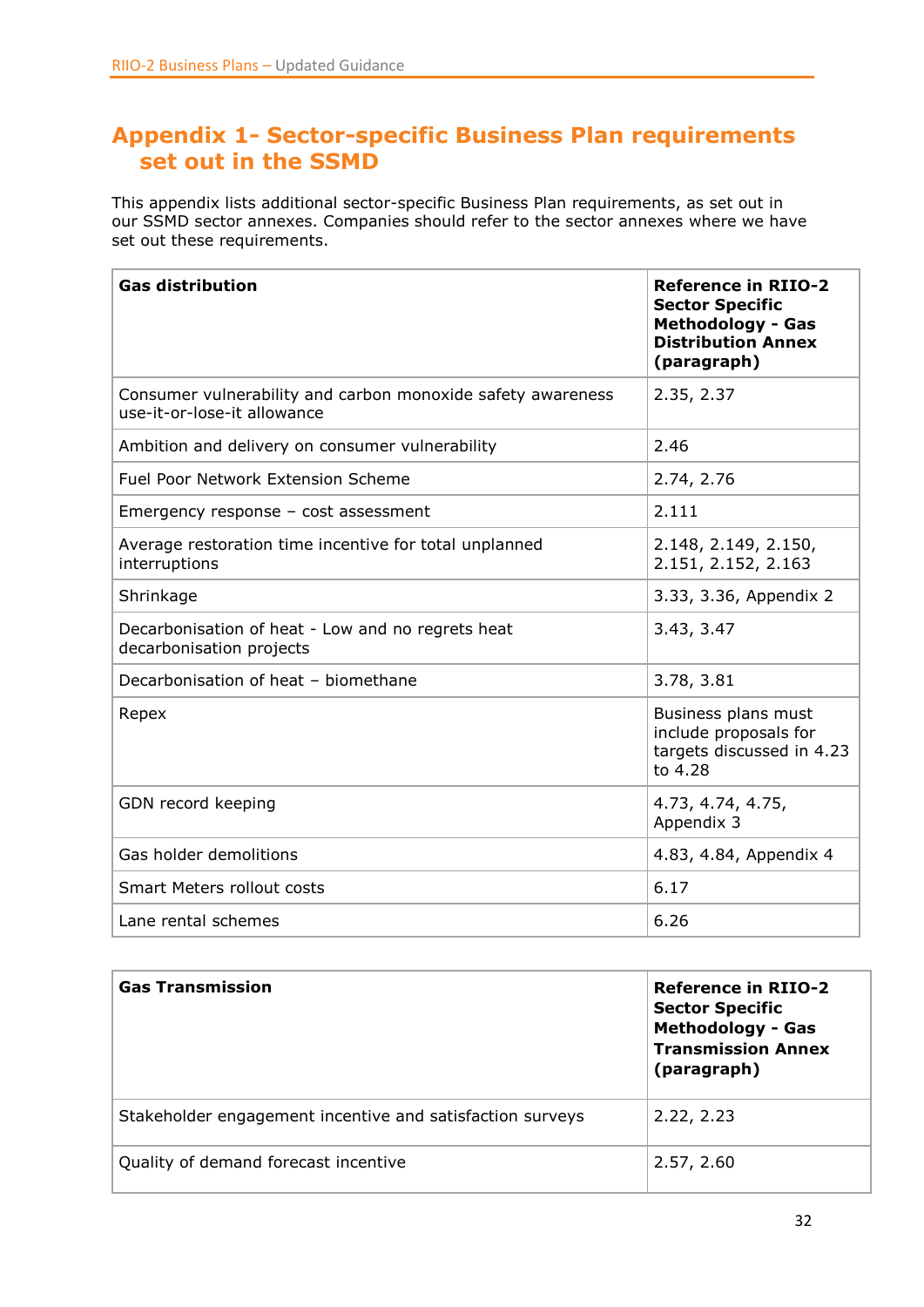| Maintenance                                                             | Business plan must<br>include proposals for<br>targets discussed in 2.76                   |
|-------------------------------------------------------------------------|--------------------------------------------------------------------------------------------|
| Capacity constraint management                                          | 2.101, 2.104                                                                               |
|                                                                         | Business plan must also<br>include proposals for<br>targets discussed in 2.102<br>$-2.105$ |
| Residual balancing                                                      | 2.114, 2.115                                                                               |
|                                                                         | Business plan must also<br>include proposals for<br>targets discussed in 2.117             |
| Compressor emissions compliance and strategy for compliance             | 3.54, 3.59, 6.28                                                                           |
| Greenhouse gas emissions (venting)                                      | 3.68                                                                                       |
|                                                                         | Business plan must also<br>include proposals for<br>targets discussed in 3.72              |
| NTS shrinkage                                                           | 3.86                                                                                       |
| Low carbon energy systems and decarbonisation of heat                   | 3.20                                                                                       |
| Network capability review                                               | 4.22, 4.23, 4.24, 4.26,<br>4.32, 4.33, 4.35                                                |
| Cost assessment (incl. requirements for Business Plan Data<br>Template) | 5.15, 5.16, 5.18                                                                           |
| Quarry and loss of development                                          | 6.39                                                                                       |

| <b>Electricity Transmission</b> | <b>Reference in RIIO-2</b><br><b>Sector Specific</b><br><b>Methodology -</b><br><b>Electricity Transmission</b><br>Annex (paragraph) |
|---------------------------------|--------------------------------------------------------------------------------------------------------------------------------------|
| Stakeholder engagement          | 2.33, 2.36, 2.40                                                                                                                     |
| Stakeholder satisfaction survey | 2.139                                                                                                                                |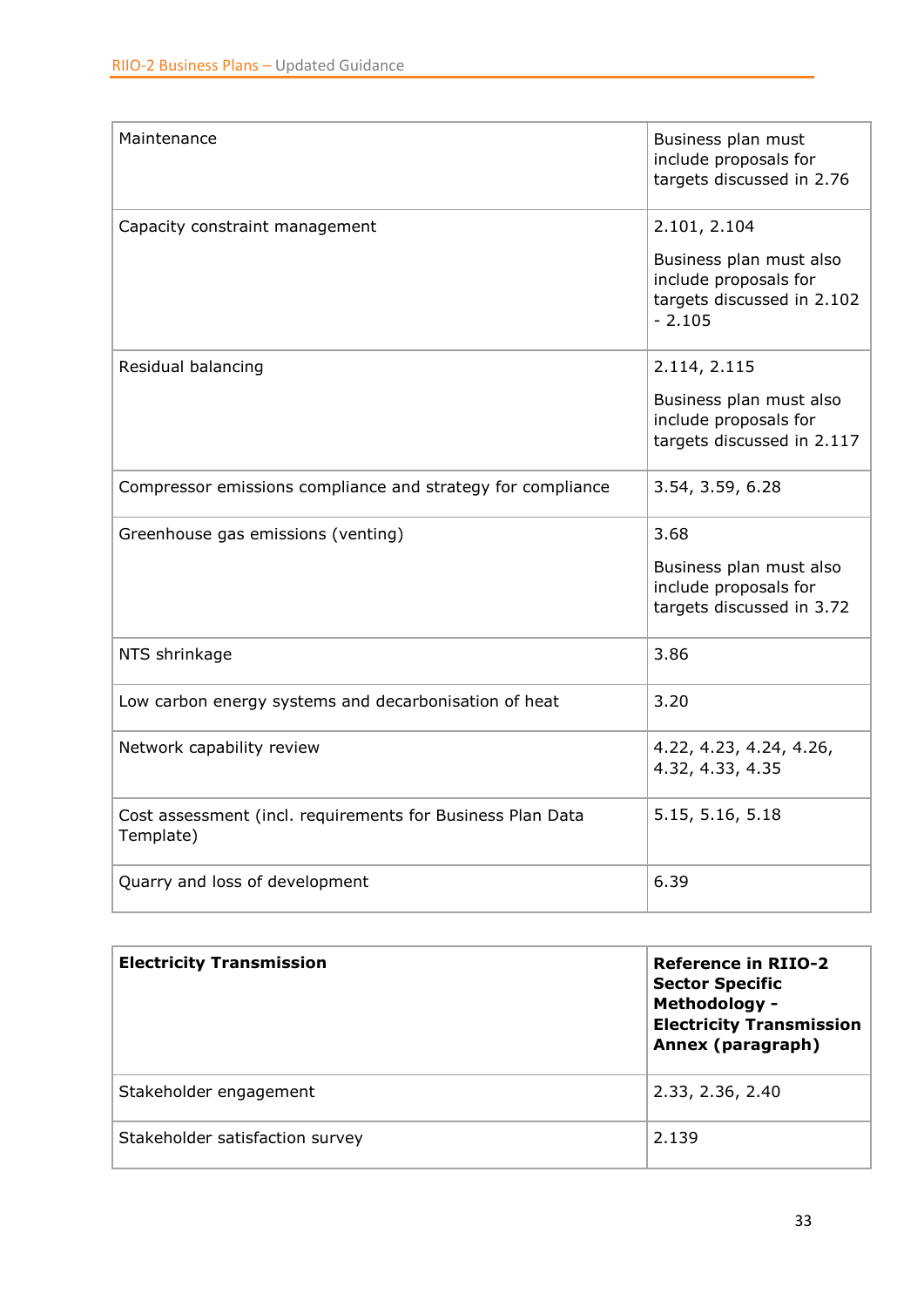| <b>Energy Not Supplied</b>                               | 2.227, 2.235, 2.237,<br>2.246, 2.264 |
|----------------------------------------------------------|--------------------------------------|
| Environmental considerations embedded in Business Plans  | 3.35, 3.36, 3.47, 3.50,<br>3.60      |
| <b>Transmission losses</b>                               | 3.96, 3.101                          |
| Additional contribution to low carbon transition         | 3.121, 3.124                         |
| Sulphur hexafluoride (SF6) and other IIG leakage         | 3.161, 3.174, 3.178,<br>3.181        |
| Mitigating visual amenity impacts in designated areas    | 3.246                                |
| Network Access Policy                                    | 4.74, 4.80                           |
| Successful delivery of large capital investment projects | 4.138, 4.152, 4.161                  |
| Cost Assessment                                          | 5.13                                 |
| <b>Uncertainty Mechanisms</b>                            | 6.7                                  |